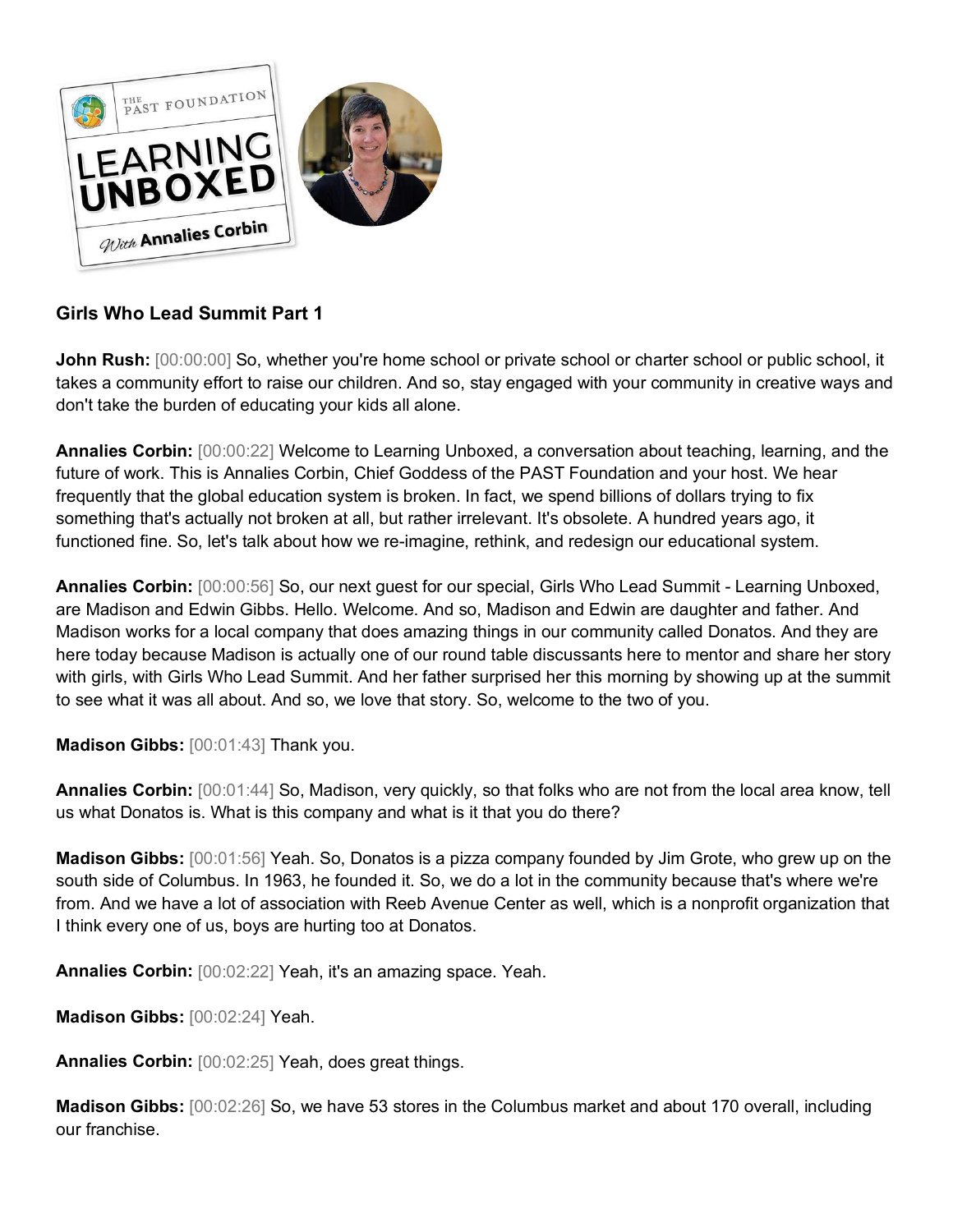**Annalies Corbin:** [00:02:34] And what is it that you do at Donatos?

**Madison Gibbs:** [00:02:36] So, I am a culture and recruitment specialist, which means that I help oversee the staffing at each of our stores, franchise, and in the market. And I also work with our hiring managers at the home office and our bakery warehouse.

**Annalies Corbin:** [00:02:52] What I love about that in particular, very near and dear to me in particular as an anthropologist, I love the fact that you, your job leads with culture-

**Madison Gibbs:** [00:03:01] Yes.

**Annalies Corbin:** [00:03:02] ... and your company-

**Madison Gibbs:** [00:03:02] Yes.

**Annalies Corbin:** [00:03:04] ... and how incredibly important it is that you have a positive culture within a company-

**Madison Gibbs:** [00:03:11] Absolutely.

**Annalies Corbin:** [00:03:11] ... that translates back into a community and to your families. It means that it's that all inclusiveness-

**Madison Gibbs:** [00:03:18] Absolutely. It's a big part of the idea.

**Annalies Corbin:** [00:03:19] ... of life and work, right?

**Madison Gibbs:** [00:03:20] Yes.

**Annalies Corbin:** [00:03:20] That's amazing. So, Edwin, obviously, you're incredibly proud of Madison and how could you not be?

**Edwin Gibbs:** [00:03:32] Yeah.

**Annalies Corbin:** [00:03:32] So, talk to us a little bit about Madison's journey to be a leader in her community. I mean, as the dad, what do you do to make sure that Madison can make that journey?

**Edwin Gibbs:**  $[00:03:47]$  I had the pleasure of watching her grow and aspire to be the best she could be. I remember an experience where she put her heart and soul into a project, she does that. And she didn't get what she considered a fair shot. And I had to tell her, I said, "Why are you mad? You do the best you could. That's all you could do." And she just went from there and she just blossomed and tried to keep her busy.

**Madison Gibbs:** [00:04:20] He made me read.

**Edwin Gibbs:** [00:04:20] Kept her busy but-

**Annalies Corbin:** [00:04:20] Oh, he made you read.

**Madison Gibbs:** [00:04:23] I love to read.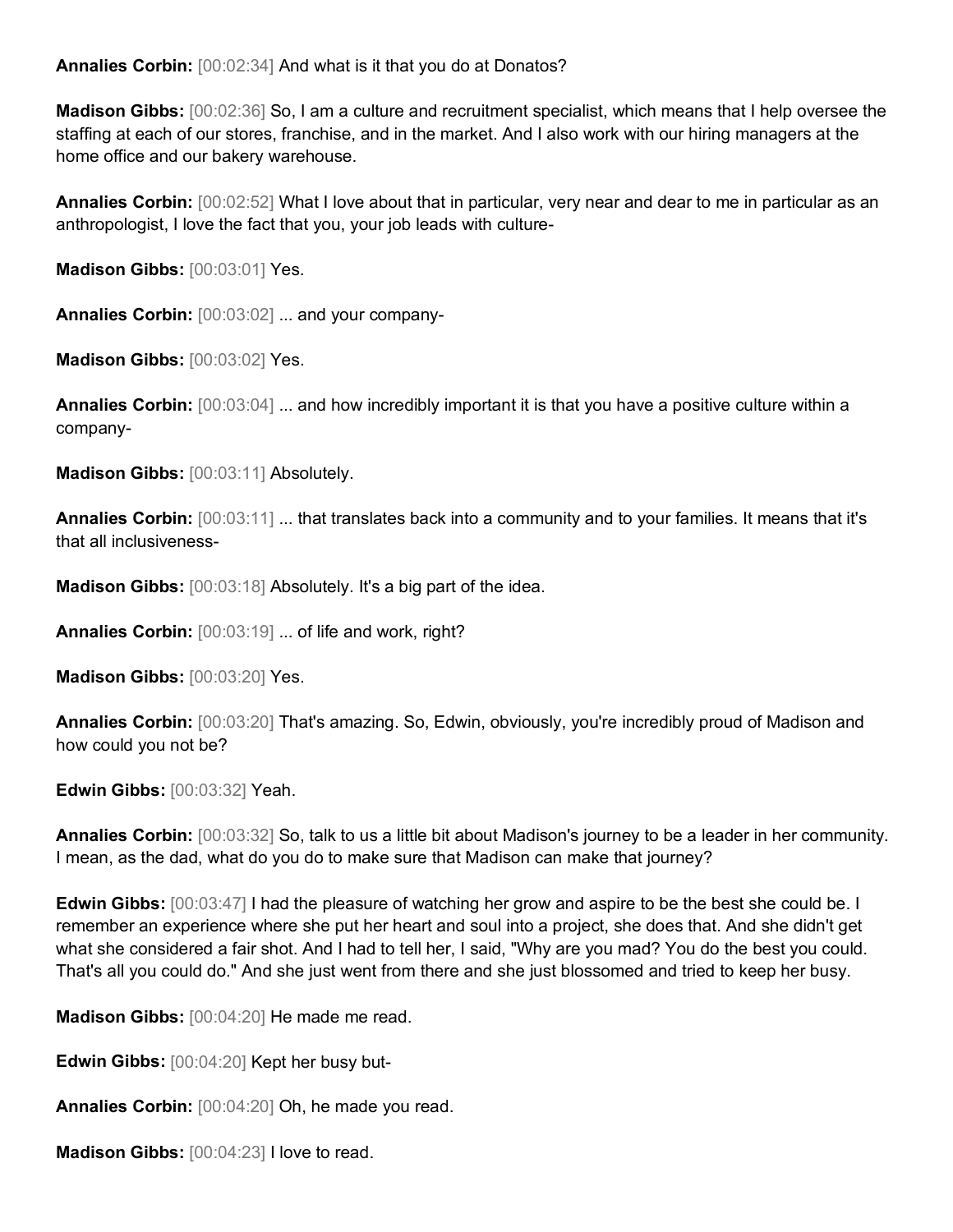**Edwin Gibbs:** [00:04:24] Actually, that is not true. That is not true. I always punished her by saying, "Go get a book and read." Even when she couldn't read, she sat there and would just verbalize, and I'm like, "This girl's got a gift." She's a student when she does. And I love her to death, so we can go on and on.

**Annalies Corbin:** [00:04:49] So, Madison, tell us a little bit about your version of your journey, right? So, one of the things that young women always want to know is they're trying to figure out sort of where and what is. And certainly for us, it's a key thing. We don't ask kids, "What do you want to be when you grow up?"

**Madison Gibbs:** [00:05:06] Correct.

**Annalies Corbin:** [00:05:06] We instead ask kids, "What's your passion?"

**Madison Gibbs:** [00:05:10] Yes.

**Annalies Corbin:** [00:05:10] "What do you love?" Because we desperately want folks to find that sooner rather than later, if possible, but recognizing that everybody will get there in their own time. But to say you can find ways to take that love and that passion and turn it into a career so that you have that amazing work, life, love balance.

**Madison Gibbs:** [00:05:29] That's correct.

**Annalies Corbin:** [00:05:30] But it's hard.

**Madison Gibbs:** [00:05:31] Yes.

**Annalies Corbin:** [00:05:32] Circumstances often make that hard.

**Madison Gibbs:** [00:05:34] Yes.

**Annalies Corbin:** [00:05:34] And so, Madison, tell us a little bit about your journey to get into this place where you get to lead culture-

**Madison Gibbs:** [00:05:42] Yeah.

**Annalies Corbin:** [00:05:42] ... in your company.

**Madison Gibbs:** [00:05:43] Yeah. Well, connection is really important to me, facilitating connection. So, I grew up in Columbus City schools. And I grew up, I would say, in a working class. And so, I really wanted to be able to be a voice for a group of people that may not have a voice. And so, it was really important for me to succeed in what I do to be one of the voices that lifts others. And so, my journey started there. And I went to see the school at Fort Hayes and for music. That was my first avenue and connection and learning what that could do. And then, I went into creative writing at OSU. And learning what connection through books and language was really important. And then, that transformed into recruiting, which really is about connecting people with their passions.

**Annalies Corbin:** [00:06:45] It is, absolutely.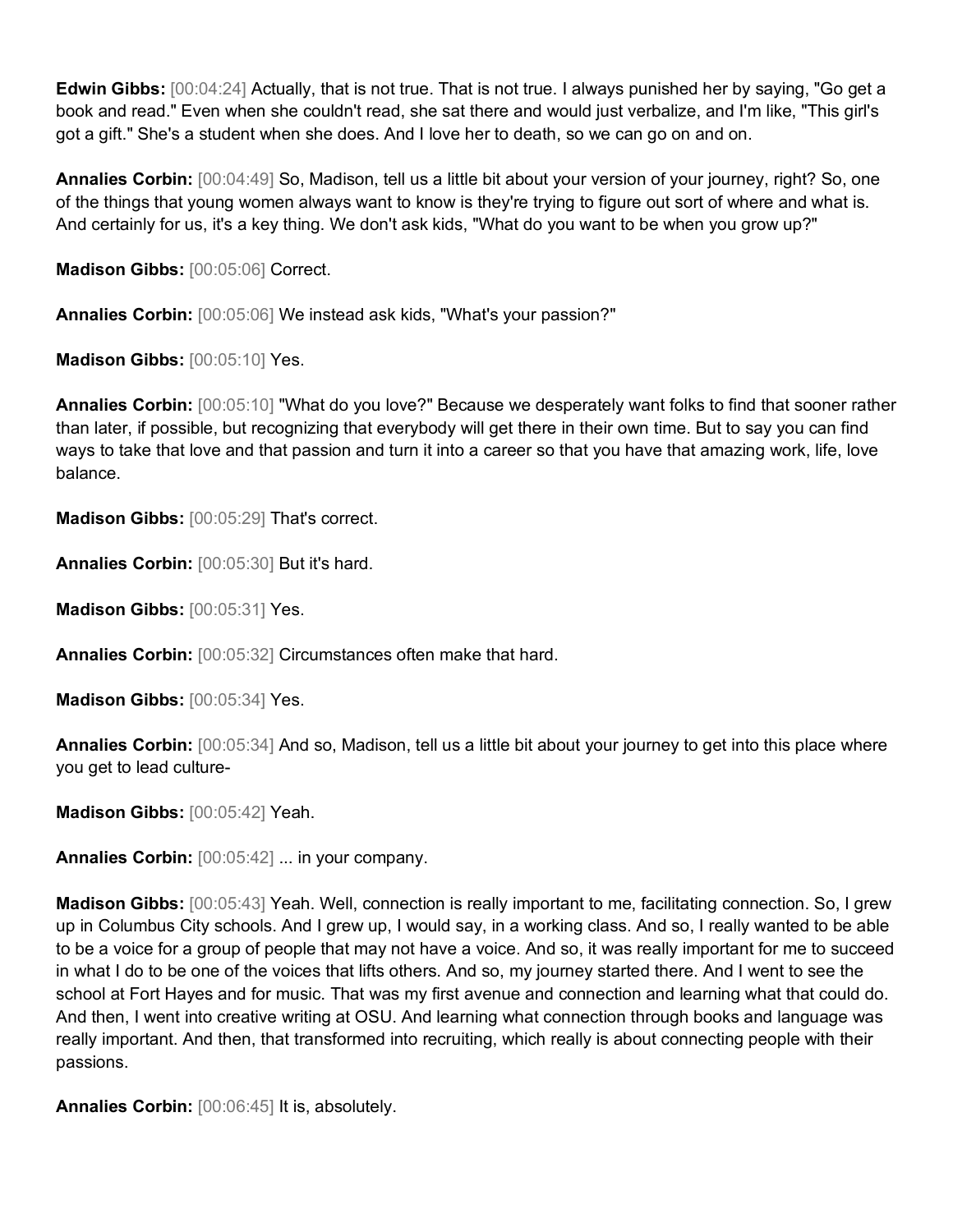**Madison Gibbs:** [00:06:45] So, I'm really lucky to be able to work with Donatos because I get to meet with so many people, learn about what they're passionate about and see how we can help them on their journey. That's really important to me to be able to sort of understand them and then, create for them a position that works for them.

**Annalies Corbin:** [00:07:06] And that's so absolutely critical to help people grow. And helping people grow is not a simple thing to do.

**Madison Gibbs:** [00:07:15] No, not at all.

**Annalies Corbin:** [00:07:17] Not at all.

**Madison Gibbs:** [00:07:18] Not at all.

**Annalies Corbin:** [00:07:18] I think about that all the time. And leading is tough.

**Madison Gibbs:** [00:07:21] Absolutely.

**Annalies Corbin:** [00:07:21] Leading is not easy. And it's not natural for everybody. There are some folks who are just absolute natural-born leaders, but most of us have to work at it a little bit sort of in this world. And when you watched Madison and her journey through school—we spend an awful lot of time on this program talking about the sort of K-12 space, because it sets the stage for everything else in many, many ways, right?

**Annalies Corbin:** [00:07:52] So, we spend a lot of time in school and away from our families. So, there's no question that that school time is a critical, a foundational piece in who we grew up to be. So, as Madison was in the school journey, were there things that you saw that were either great moments of joy that were happening for her during that journey in school or things that were a great concern to you? Because I think they both are very valid.

**Edwin Gibbs:** [00:08:18] Yes, she just reaches for the star. She puts her heart and soul into things. That's unteachable actually.

**Annalies Corbin:** [00:08:28] Right.

**Edwin Gibbs:** [00:08:30] That's an inner position there. She is a very capable person. I don't feel that I have to intervene in anything she does, which is great. She and I like for her to be her own person. I don't want to lay out a road map for her and then, act like I'm disappointed because she didn't follow the road map. She is a leader. And if I was a young lady, I would want to have her as one of my role models because I mean, I'm a little-

**Annalies Corbin:** [00:09:19] You're not biased. No, no, not at all.

**Edwin Gibbs:** [00:09:21] I'm a little biased.

**Annalies Corbin:** [00:09:22] No.

**Edwin Gibbs:** [00:09:23] I admit. But knowing her, she puts her heart and soul into things. And I know she puts in the work, she puts in the work. She puts in the work. So, I am so proud of her because of that.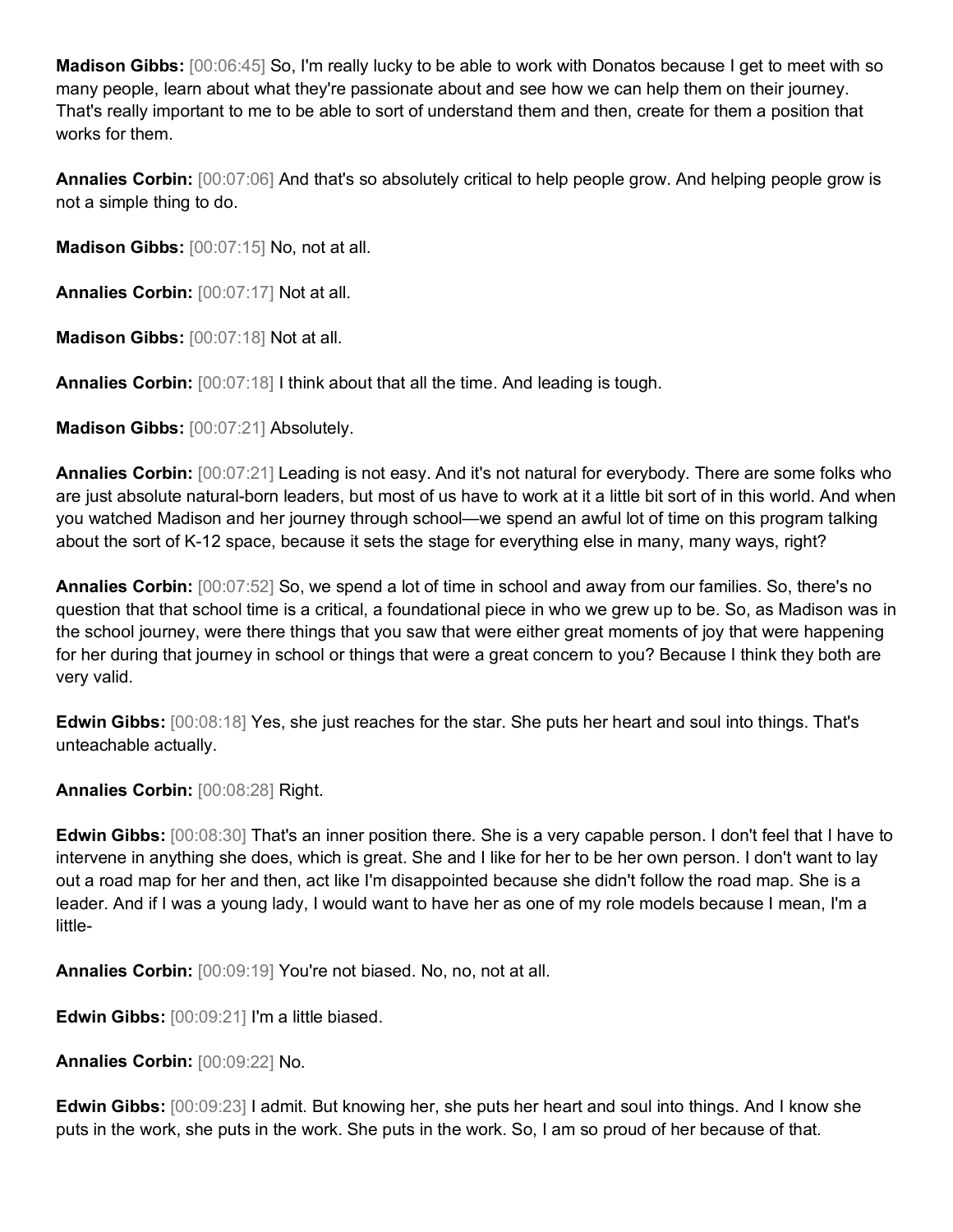**Madison Gibbs:** [00:09:42] That's going to make me cry.

**Annalies Corbin:** [00:09:45] No, that's okay.

**Madison Gibbs:** [00:09:46] So, I wanted to say, so when I was younger, I wasn't diagnosed with attention deficit disorder, but I was only diagnosed in the last few years. So, I mean, I'm here, I'm 32.

**Annalies Corbin:** [00:10:01] Yeah.

**Madison Gibbs:** [00:10:03] So, it was later diagnosed and then, not that it affected my performance in school, but it was lucky to have two supportive parents who were able to guide me and provide the resources that I needed. But it definitely was a struggle in terms of like coming home and doing homework.

**Annalies Corbin:** [00:10:24] Oh, yeah.

**Madison Gibbs:** [00:10:24] And I was great in the classroom and I was great with my teacher and my other fellow students, but I couldn't seem to do the homework.

**Annalies Corbin:** [00:10:34] Yeah, yeah.

**Madison Gibbs:** [00:10:35] So-

**Annalies Corbin:** [00:10:36] It was a struggle.

**Madison Gibbs:** [00:10:36] It was a struggle.

**Annalies Corbin:** [00:10:37] I have two of those at home. So-

**Madison Gibbs:** [00:10:39] You do? Yeah.

**Annalies Corbin:** [00:10:39] ... I totally, totally understand.

**Madison Gibbs:** [00:10:42] Yeah.

**Annalies Corbin:** [00:10:42] Yeah.

**Madison Gibbs:** [00:10:42] And I didn't understand-

**Annalies Corbin:** [00:10:44] Right.

**Madison Gibbs:** [00:10:44] ... why it was a struggle and-

**Annalies Corbin:** [00:10:46] Right.

**Madison Gibbs:** [00:10:46] ... how I learned. So, being able to have those resources and opportunities and that mentorship and that support is really important. And PAST Foundation, you provide that. So-

**Annalies Corbin:** [00:11:01] Yeah, we appreciate that. Because I think that's an interesting saying for you to talk about the fact that you were not diagnosed while you were in school.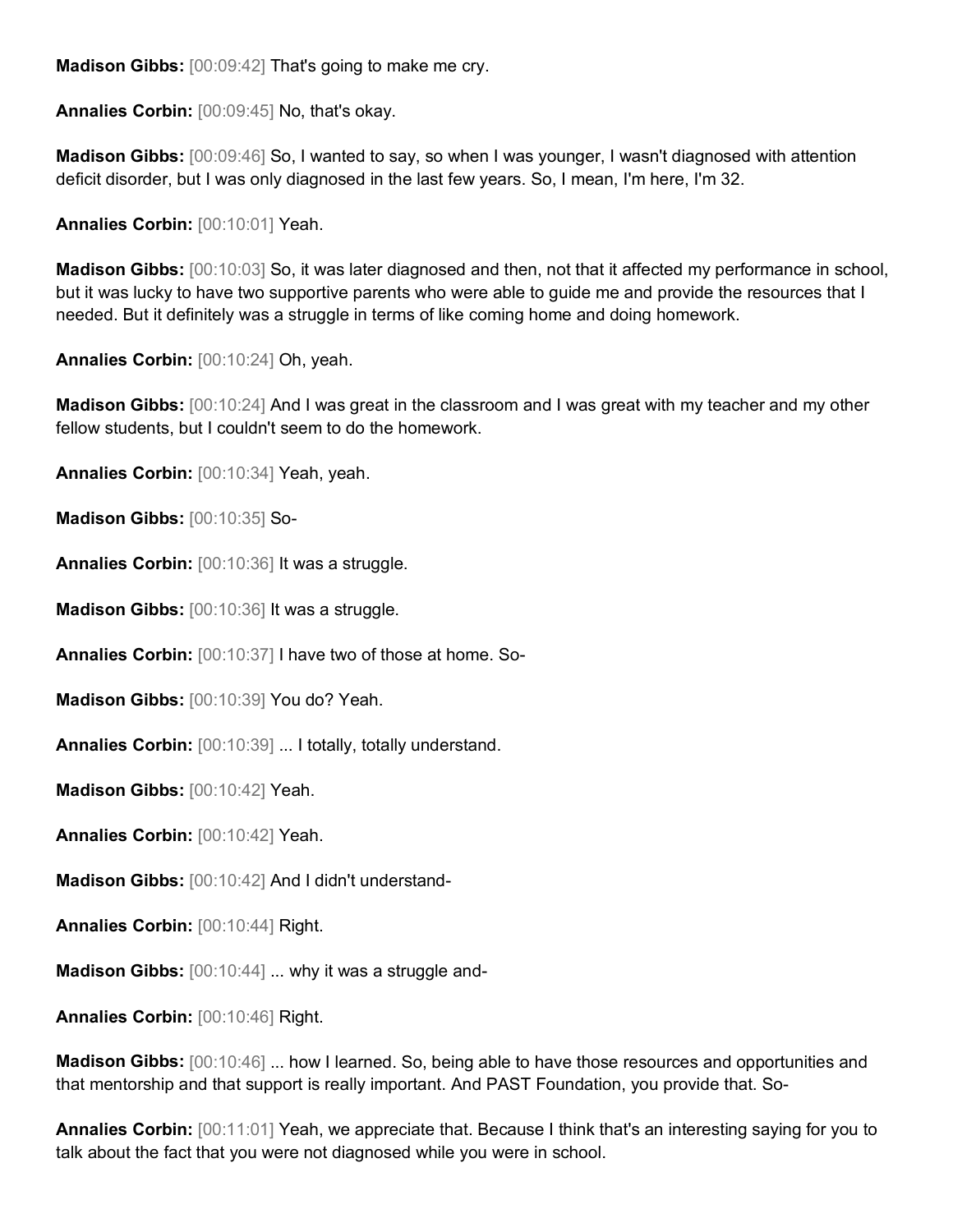**Madison Gibbs:** [00:11:11] Right.

**Annalies Corbin:** [00:11:11] At a time when it can be really helpful. And I can share that I totally understand that. I am horrifically dyslexic. Had no idea. I was diagnosed at almost 40 years old.

**Madison Gibbs:** [00:11:26] Wow.

**Annalies Corbin:** [00:11:27] And I was diagnosed when they diagnosed my son, my youngest son in the second grade. And we figured it out, because not only is dyslexia because I inherited it. It's a learning style that you pass to some extent, but I've recognized everything that he was doing. And so, I understood what was happening. And they're like, "Wait a minute, when did you get tested?" Like, "I was never tested", right?

**Madison Gibbs:** [00:11:55] Yeah.

**Annalies Corbin:** [00:11:55] And so, I do understand that-

**Madison Gibbs:** [00:11:57] Yeah.

**Annalies Corbin:** [00:11:57] ... struggle in school, because for me, I struggled mightily in many ways. But obviously, bright women that we are, we found ways to overcome even in that moment.

**Madison Gibbs:** [00:12:09] Right.

**Annalies Corbin:** [00:12:09] So, although it wasn't easy, we still excelled.

**Madison Gibbs:** [00:12:11] Right.

**Annalies Corbin:** [00:12:12] In part because-

**Madison Gibbs:** [00:12:12] You find your way.

**Annalies Corbin:** [00:12:13] Right. In part because you're capable, but we also are very adaptable as kids.

**Madison Gibbs:** [00:12:19] Yes.

**Annalies Corbin:** [00:12:19] And then, when you have supportive-

**Madison Gibbs:** [00:12:21] Yes.

**Annalies Corbin:** [00:12:21] ... home environments-

**Madison Gibbs:** [00:12:21] Yes.

**Annalies Corbin:** [00:12:22] ... which clearly, you did, I did as well, you're still able to overcome. But at the end of the day, it makes you wonder, right?

**Madison Gibbs:** [00:12:27] Right.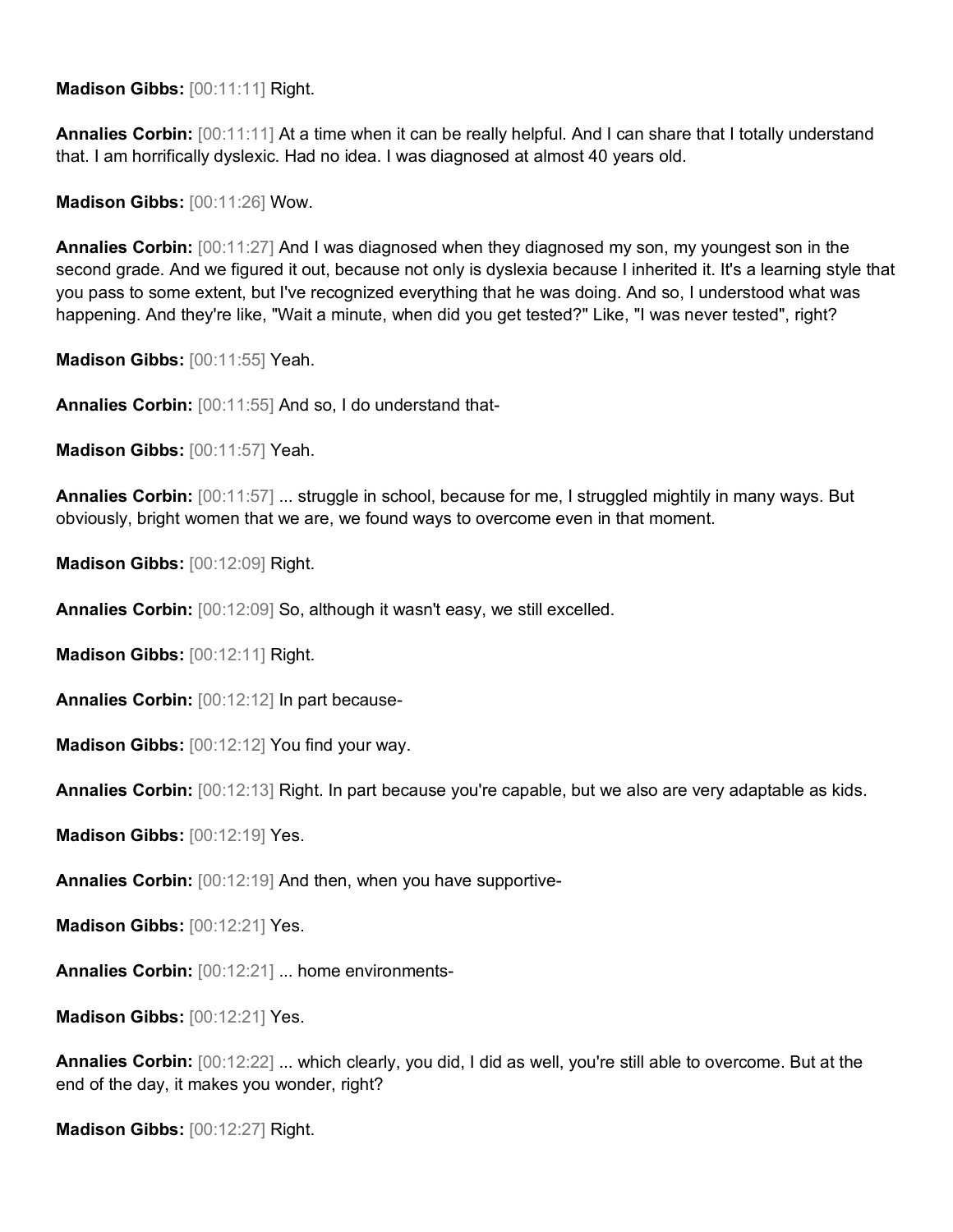**Annalies Corbin:** [00:12:28] And so, I see the advantages, for example, that my son has because he was diagnosed in second grade as ADHD and dyslexic. And so, we were able to toss all these resources at him, so his journey wouldn't be quite so hard. And so, do you have a sense of it? How did you slip through the cracks when people asked that all the time?

**Madison Gibbs:** [00:12:50] Yeah.

**Annalies Corbin:** [00:12:50] And part of it is our amazing adaptability, we hide it well, right?

**Madison Gibbs:** [00:12:54] Yeah.

**Annalies Corbin:** [00:12:54] So, Dad, did you realize that she had to struggle as she was going through or did you just think of it as typical kid doesn't want to do their homework, kind of thing? And it's not a criticism, it's just a recognition that it's so hard to figure it out.

**Madison Gibbs:** [00:13:09] Yeah.

**Edwin Gibbs:** [00:13:10] Well, at one point, we had a talk. And it was probably one of the better talks I've ever had with anyone on this planet. And she took it to heart, what I was saying. And I saw the change.

**Madison Gibbs:** [00:13:29] Did you ever notice that I was crying at the kitchen table? Do you remember that doing homework?

**Annalies Corbin:** [00:13:38] Yeah.

**Madison Gibbs:** [00:13:38] Yeah.

**Edwin Gibbs:** [00:13:39] I did, but I thought maybe your clothes were just too tight or something. I don't know what could have been the problem. I never thought about, so my fault.

**Madison Gibbs:** [00:13:56] But yeah.

**Edwin Gibbs:** [00:13:57] Well, as a parent, you're always thinking you're doing the best you can.

**Annalies Corbin:** [00:14:01] Oh, yeah.

**Madison Gibbs:** [00:14:01] Yeah.

**Edwin Gibbs:** [00:14:02] So, whatever-

**Madison Gibbs:** [00:14:03] Mom didn't know.

**Edwin Gibbs:** [00:14:03] ... you got to be crying about. So-

**Madison Gibbs:** [00:14:06] Yeah, right.

**Edwin Gibbs:** [00:14:08] But I had to have a talk because she was running with the wrong crowd, it went back and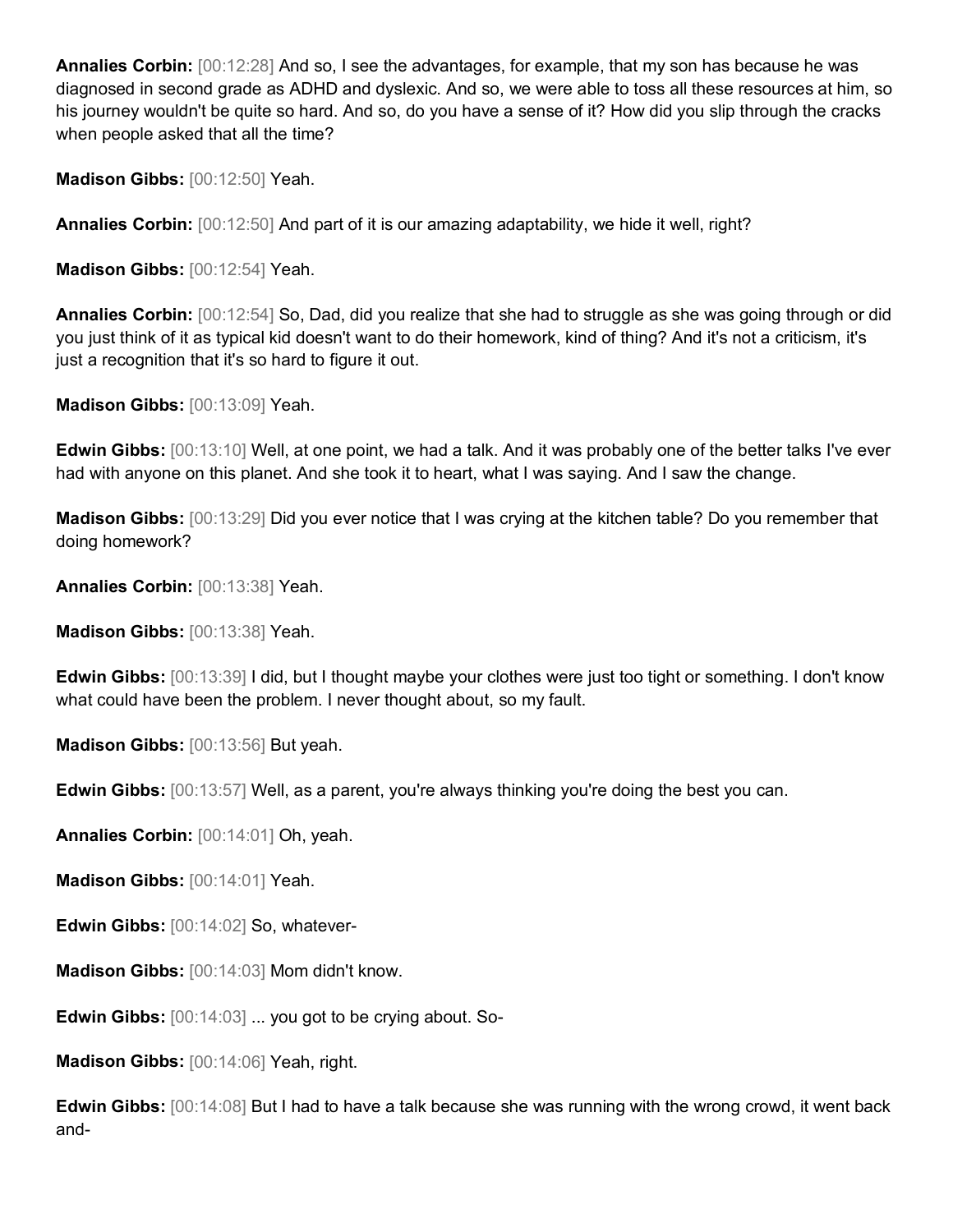**Annalies Corbin:** [00:14:17] Do you remember this talk?

**Madison Gibbs:** [00:14:17] No.

**Edwin Gibbs:** [00:14:21] I do remember. If I say a few words, she will remember. But-

**Madison Gibbs:** [00:14:28] I was-

**Edwin Gibbs:** [00:14:28] ... her grades were suffering because of, now, you know what I'm talking about?

**Madison Gibbs:** [00:14:33] But it was also because-

**Edwin Gibbs:** [00:14:35] Her grades were suffering and I knew she was much better than what she just putting out, what the outcome was. And since that day, it's straight As, straight As. It was amazing. I credit myself.

**Madison Gibbs:** [00:14:53] We know.

**Edwin Gibbs:** [00:14:53] As I stated before, she put in the work.

**Annalies Corbin:** [00:14:58] Yeah.

**Edwin Gibbs:** [00:14:58] She puts in the work and I'm so proud of her.

**Annalies Corbin:** [00:15:02] Yeah. So, Madison, what message do you have for the young girls that are here or even the young girls who are not here, but who will be in the next one? Because we will continue to do this with all due diligence because it's the right thing to do.

**Edwin Gibbs:** [00:15:18] Absolutely.

**Annalies Corbin:** [00:15:18] Like what's your message for them?

**Madison Gibbs:** [00:15:22] Yeah, I think that embrace your difference can be a platitude that falls on deaf ears because we've been told it so often. But I'm going to reiterate it because I think that having the support that you provide and, hopefully, that they get, you can really have this opportunity to really fine-tune who you are and understand who you are. And so, I think that to not be afraid of your difference, to persevere, to find, to talk about it, I think that would be it. Talking about it is a way to connect with other people. And that is probably the message I'd like to leave, is to talk about your difference, to be proud of your difference, to show it, because you are inspiring other people to do so.

**Annalies Corbin:** [00:16:19] And that's huge.

**Madison Gibbs:** [00:16:20] Yeah.

**Annalies Corbin:** [00:16:20] It's huge.

**Madison Gibbs:** [00:16:20] Yeah.

**Annalies Corbin:** [00:16:22] Yeah, absolutely. Thank you so very much, the two of you-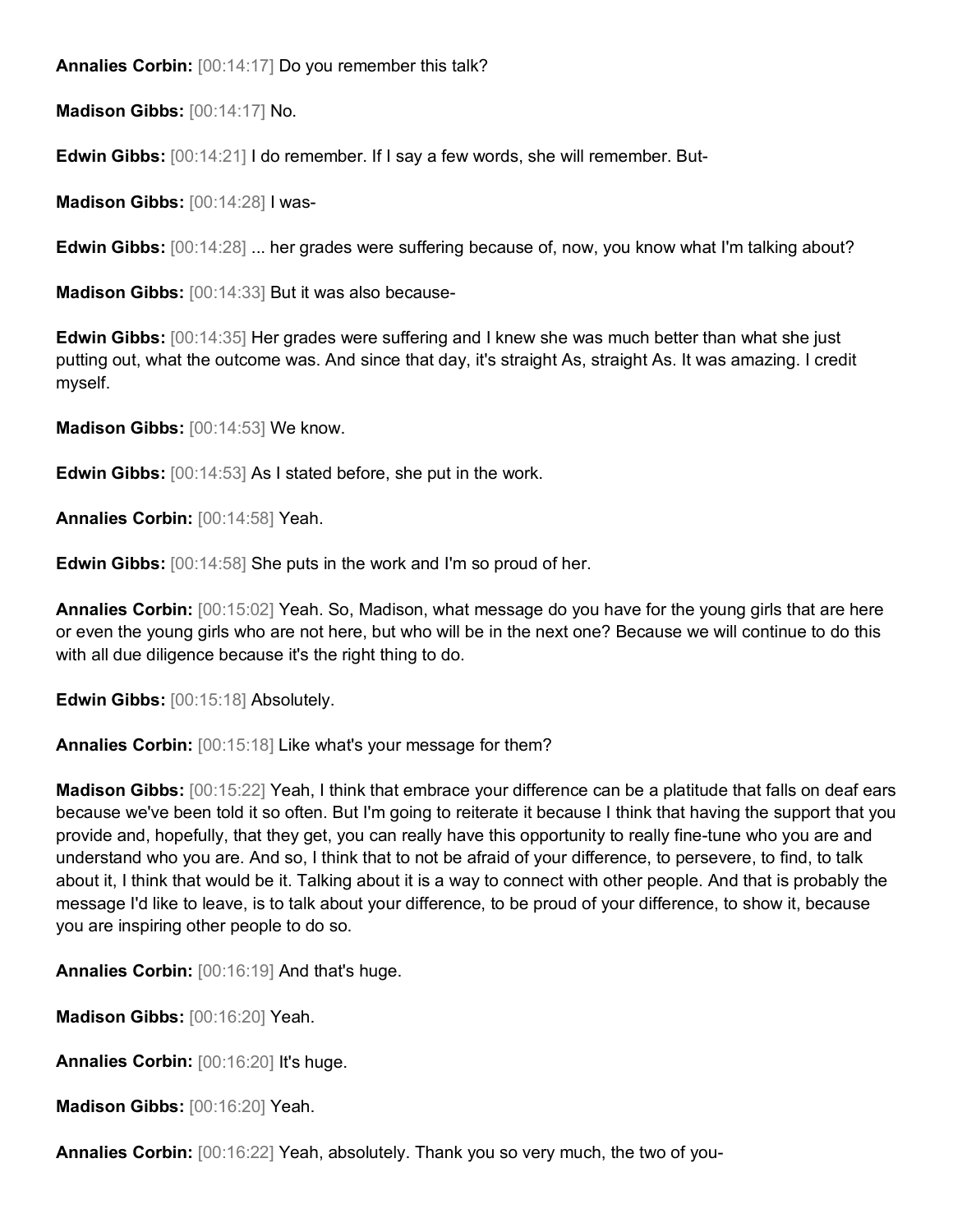**Madison Gibbs:** [00:16:26] Thank you.

**Annalies Corbin:** [00:16:26] ... for giving us time today. Thanks. So, we're welcoming our next guests from the Girls Who Lead Summit here on Learning Unboxed. And so, joining us now, I have a mother and daughter duo. We're very excited about that. And so, joining us are Sadie and Kristin Bugnitz. So, welcome.

**Sadie Bugnitz:** [00:16:49] Hi.

**Kristin Bugnitz:** [00:16:50] Hello.

**Annalies Corbin:** [00:16:51] So, Sadie, I want to talk with you. Tell us how old you are and where do you go to school.

**Sadie Bugnitz:** [00:16:56] I'm 10 years old and I go to school at Edison, which is in Grandview Heights.

**Annalies Corbin:** [00:17:02] And Kristin, you are also in education. You're not just Sadie's mom. So, where are you?

**Kristin Bugnitz:** [00:17:10] I'm a school library media specialist at Tremont Elementary in Upper Arlington.

**Annalies Corbin:** [00:17:14] So, we're excited to have you both. So, Sadie, why were you so excited to be part of the Girls Who Lead Summit?

**Sadie Bugnitz:** [00:17:24] Well, because me and my friends, we decided to make like a feminist group. We made a newspaper about it and we sold it in DC and we didn't really get a lot of people because we had only a certain amount of copies. But we sort of wanted to expand it, like we're still figuring out how to make a second one, since transitioning from fourth grade to fifth grade-

**Annalies Corbin:** [00:17:51] Yeah.

**Sadie Bugnitz:**  $[00:17:51]$  ... is hard, but we are just trying to make more issues.

**Annalies Corbin:** [00:17:57] Well, that's an amazing thing. Was this a school project or something you guys just took on on your own?

**Sadie Bugnitz:** [00:18:01] It was just something, one day at recess, we were just talking about. And then, we spent a lot of time figuring out the name. And then, figuring it out. And then, we asked one of my fourth grade teachers. And then, we figured out times to meet because sometimes, she would have lunch duty or recess duty and we would just come in. We would get our Chromebooks and just start like working on it. And we also had a lot of other groups, like there's this one group who gave us a presentation about gun violence. There's another one about moms who have to take care of the babies. And then, they had like a fund raiser about it. So, that was a lot of the groups, some groups.

**Annalies Corbin:** [00:18:49] That's pretty darn awesome, Sadie-

**Sadie Bugnitz:** [00:18:52] Yeah.

**Annalies Corbin:** [00:18:52] ... at 10 years old. What's the name of this newspaper?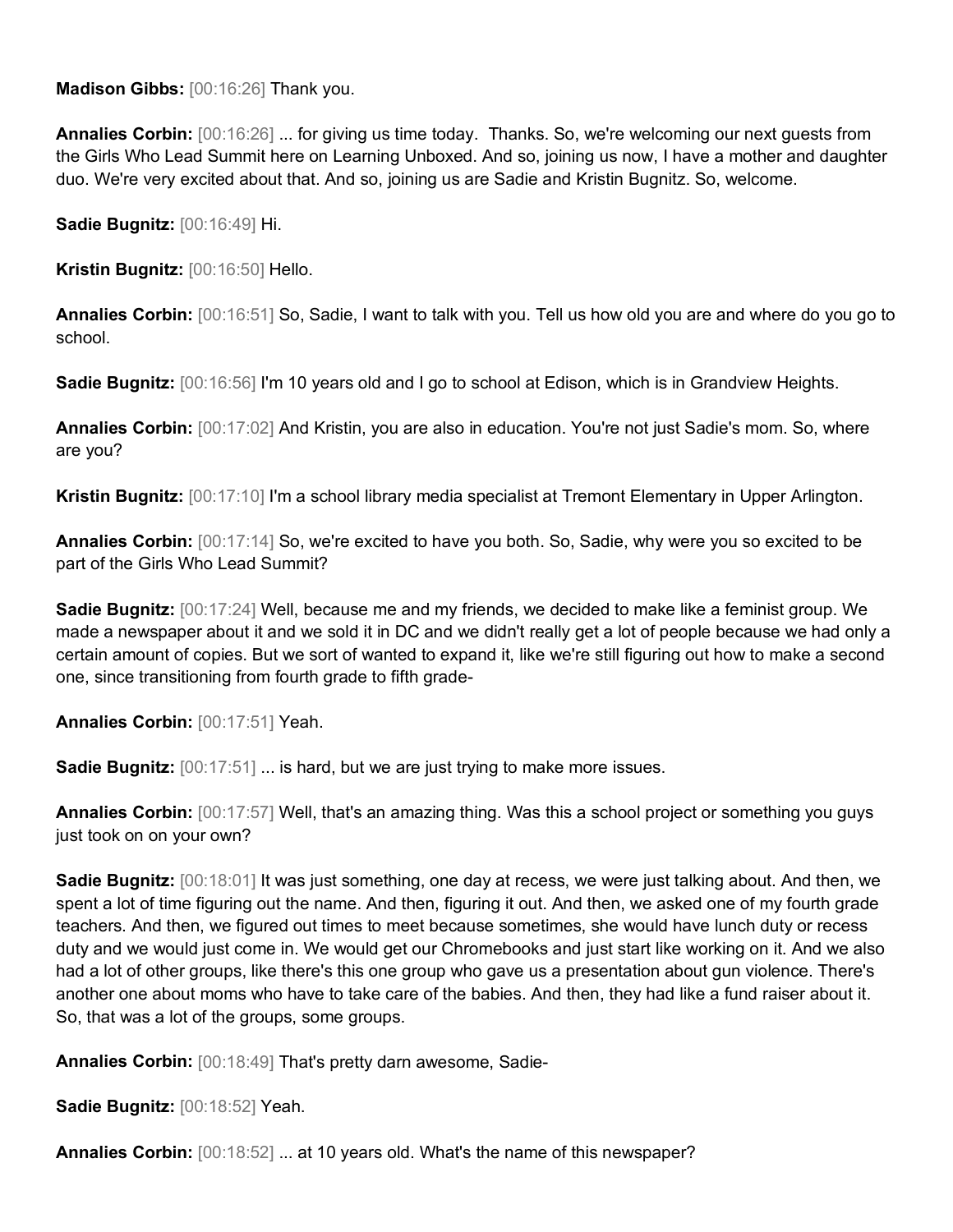**Sadie Bugnitz:** [00:18:55] It's called The Feminist Gazette.

**Annalies Corbin:** [00:18:56] Wow.

**Sadie Bugnitz:** [00:18:57] And we worked on it together. And everybody read a part. And then, once that was finished, we started like expanding it and trying to get more people so that we could work on more things.

**Annalies Corbin:** [00:19:15] That's pretty remarkable, Sadie. So, Kristin, I mean, you must just be kind of odd by this. I mean, as a mom and family, proud, I have no doubt. But also living in the world of education seeing a group of 10-year old girls take this on, so tell us what you think about this.

**Kristin Bugnitz:** [00:19:36] Oh, we love it. It just kind of shows the power of having as little environment, that teacher who saw that Sadie and her friends had a passion and made connections for her, support it all the way, would introduce—that's kind of how we ended up at the Women's March in DC last year. Obviously, we knew about it. But she came home one day and said, "I want to go and do this." And so, we were fortunate to be able to make it work and go. All those groups she had mentioned, the teacher kind of would bring them and she connected them with someone at the high schools. So, just kind of the best parts of education where if a student with an interest and then, you just give them the tools they need to move forward.

**Annalies Corbin:** [00:20:14] And that's the key. It's just really helping these kiddos find that passion and not squashing it. It's an awesome thing to see when it happened. So, Sadie, obviously, you have a very supportive school environment and teacher. And so, now, you're in the fifth grade, I take it. And so, have you been able to carry this project and this passion through with the same sort of success?

**Sadie Bugnitz:** [00:20:44] I mean, we are still trying to figure out how it will work going to the teacher's classroom, because we would do it during like lunch normally and then, we would just either stay there until like recess and probably stay in or in case anybody wanted to go out for recess. And we're going to probably start working on the next Feminist Gazette. I'm going to try to tell the group of people, my friends, we should start working on it.

**Annalies Corbin:** [00:21:16] And so, is this a print newspaper or a digital newspaper or how are you thinking about this entire endeavor? And then, we're going to come back and talk about the business side of this, something on that.

**Sadie Bugnitz:** [00:21:28] Well, we printed some copies. Because I don't really know a lot of people's emails.

**Annalies Corbin:** [00:21:36] Yeah.

**Sadie Bugnitz:** [00:21:37] So, we just printed a whole bunch of copies. And then, we folded it and stapled it like the night before. And then, me and my brother just handed them out and-

**Annalies Corbin:** [00:21:48] At the Women's March in DC?

**Sadie Bugnitz:** [00:21:49] Yeah.

**Annalies Corbin:** [00:21:51] Yeah.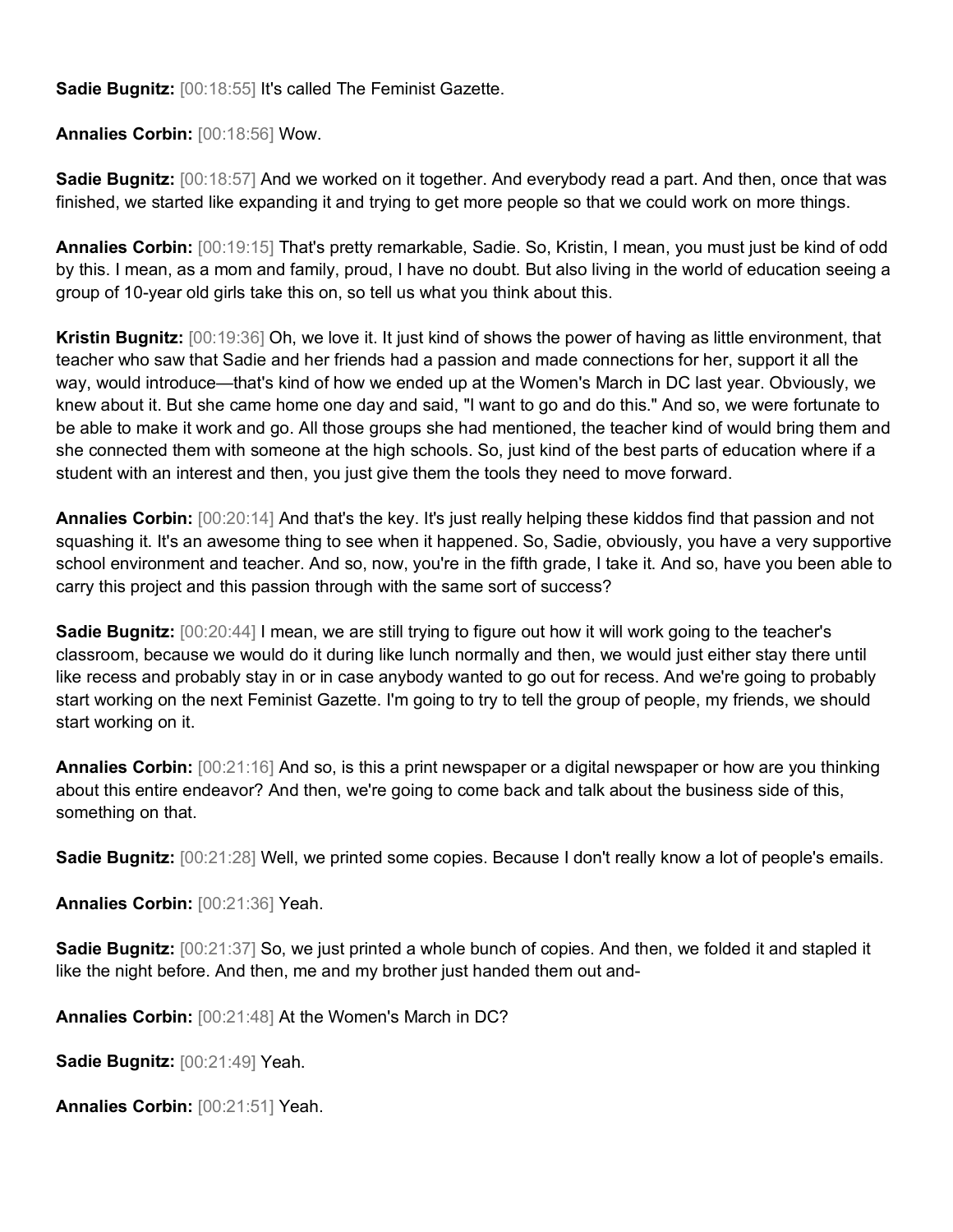**Sadie Bugnitz:** [00:21:51] Yeah, because it might be harder for digital because if we didn't have like a website for people to go to.

**Annalies Corbin:** [00:21:58] Yeah. Yeah. No, absolutely. And big events like that, you have to hand stuff to folks. Absolutely. So, it sounds like a bit of a family endeavor, ultimately, Kristin.

**Kristin Bugnitz:** [00:22:10] Yes. Absolutely.

**Annalies Corbin:** [00:22:12] So, as a family, other than participating, how do you support Sadie's budding passion as a potential journalist, a political rabble-rouser, all of those sorts of things? How do you balance those things?

**Kristin Bugnitz:** [00:22:29] Well, I'm fortunate that I feel kind of uniquely equipped because as a school library media specialist, it's all about making connections to learning. And so, it's just finding this book, that website, this mentor, and what tools she needs. And I think about how I would approach it when it's my students and just kind of letting them do what they need to do and supporting. But I think it's really important that it is her and her friends driving it. And the second that we come in and try and take over, it's no longer her passion-

**Annalies Corbin:** [00:23:03] Right.

**Kristin Bugnitz:** [00:23:03] ... the way she envisions it.

**Annalies Corbin:** [00:23:04] No, absolutely. And so, Sadie, what happens next? So, you, Sadie, who's 10, and in the fifth grade and your friends, when you think about what you need to take the Feminist Gazette and do other things with it, and that could be lots of different things that you guys could imagine, what is it that you need from the adult in and around you to help you be successful?

**Sadie Bugnitz:** [00:23:33] Well, my mom, she just recently made this Facebook page so that we are going to like-

**Kristin Bugnitz:** [00:23:43] Instagram.

**Sadie Bugnitz:** [00:23:43] Instagram, so that we can post about it. And then, I have this friend who is like also sort of about like creativity and stuff like that, she and her mom made a book and she put in like a tiny bit about like how we made the Feminist Club and stuff like that. But maybe, I think something that we might need is adults to actually listen.

**Annalies Corbin:** [00:24:13] Yeah.

**Sadie Bugnitz:** [00:24:13] Because most adults don't really listen to kids.

**Annalies Corbin:** [00:24:16] Yeah, that's really unfortunate because you guys, universally, have a lot of ideas. That's one of the things I love about what I get to do every day, is I get to be immersed in kids with crazy, wicked ideas. It's pretty awesome. Yeah. So, Mom, when you think about from the school system perspective, because you do come to this conversation with bit of a unique perspective. We are making all kinds of needed and necessary shifts right now to sort of re-imagine and rethink school for the 21st century, but the reality of it is we can't possibly, as traditional school systems, move fast enough.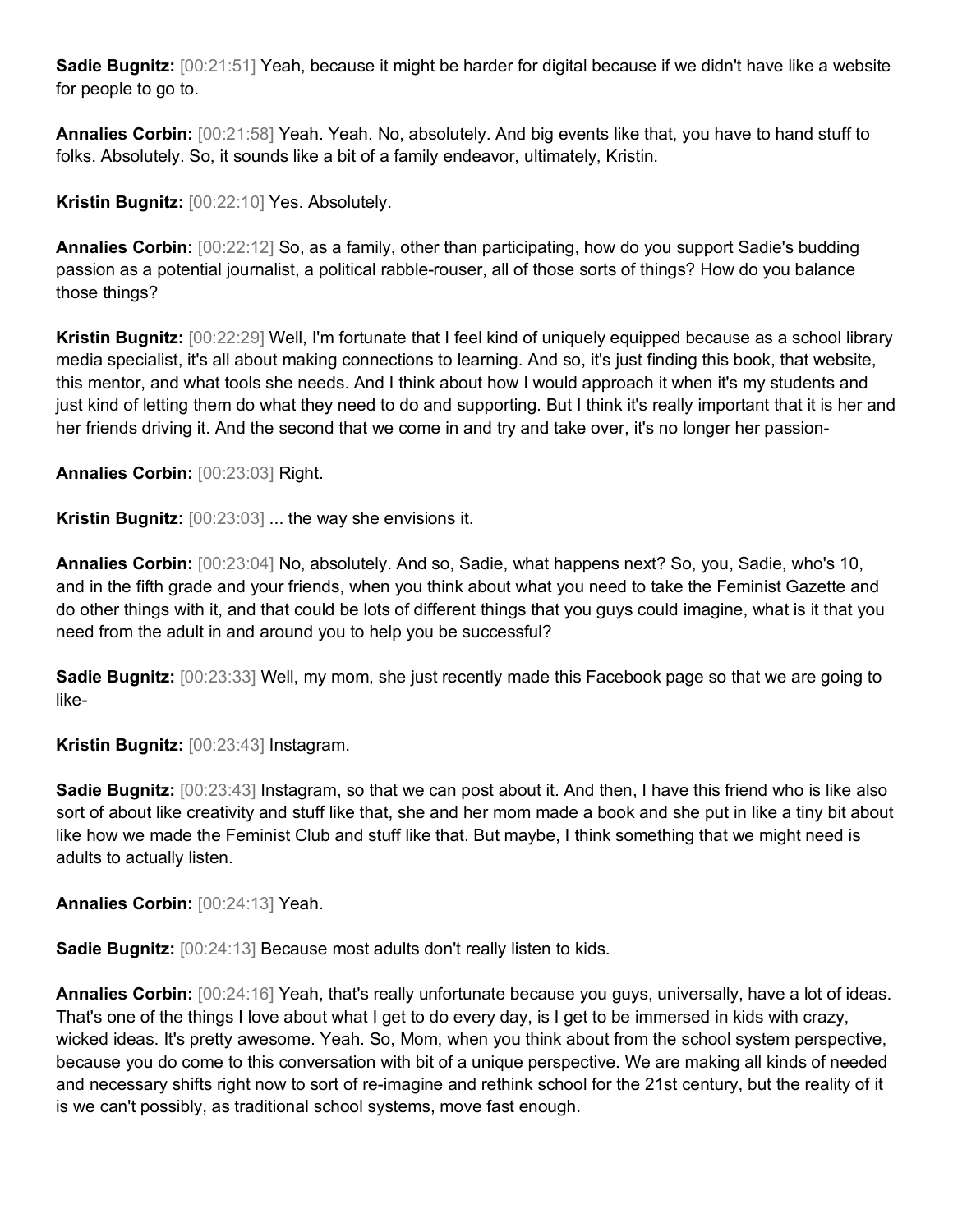**Annalies Corbin:** [00:24:56] So, in light of that, what do you think are a couple of things that, overall, schools could do to be more powerful and meaningful? Right now, there's low-hanging fruit out there that, sometimes, we don't recognize. Not to put you on the spot with your district, but really, I'm thinking more globally, more universally. When you think about the work that Sadie and her friends are doing, and being supportive is awesome, but are there other things that as traditional school settings could do to sort of foster that experience?

**Kristin Bugnitz:** [00:25:30] I think the big opportunity right now, as a professional, looking at more design thinking in the mainstream classroom setting. We've done some things recently where a kid, upon reflecting, the story he told was, "I built it and then it didn't work for a week." And so, just the idea that how often do kids get to fail for a week and struggle without needing to move on. So, just kind of creating the experiences that can live and they can do all the work, they own every step of the process. So, it's just knowing when to offer something and knowing when to get out of the way and say, "Oh, I can't wait to see what you try next." So, sometimes, it's just that mindset shift that I don't need to know what their goal is-

**Annalies Corbin:** [00:26:19] Right.

**Kristin Bugnitz:** [00:26:19] ... I just need to know—it's teaching for them to know when they need help. And-

**Annalies Corbin:** [00:26:26] Yeah.

**Kristin Bugnitz:** [00:26:26] ... that's like teaching self-advocacy and-

**Annalies Corbin:** [00:26:28] It's a big deal. Yeah. And we certainly talk about it here an awful lot. Design thinking is in everything that we do. We certainly advocate for that. So, I appreciate that. So, Sadie, you know, just really quickly, sort of as we think about wrapping up, there is going to be a lot of young girls out there, hopefully, who will listen to you talk about the Feminist Gazette. And so, if there are other girls out there that want to do something similar to what you did, what advice do you have for them?

**Sadie Bugnitz:** [00:26:58] Try to talk about everything that you think is important about it. And if you want to share stories about famous role models and leaders, we had a section about some of those people. And then, you could put it, like if people feel down, some quotes, like we had this page just with quotes for people.

## **Annalies Corbin:** [00:27:22] Okay.

**Sadie Bugnitz:** [00:27:22] So, you sort of take it a step at a time and just put in whatever you think you want, whatever you think people should hear.

**Annalies Corbin:** [00:27:34] Yeah. And Kristin, Mom, for parents who are thinking about, "Wow", it's a lot, right? You sort of went out there and this is your kid, very, very young, putting themselves out there in a pretty raw way. In today's society, that can be tough. Can be tough on kids. It can be tough in the community. So, what advice do you have for folks who are thinking about something like this?

**Kristin Bugnitz:** [00:28:03] Absolutely. I think you just have to be involved at every step. So, we did create a social media presence, which I know that some people have different thoughts about that. But I think you can't teach a skill if you're not in that environment.

**Annalies Corbin:** [00:28:17] Right.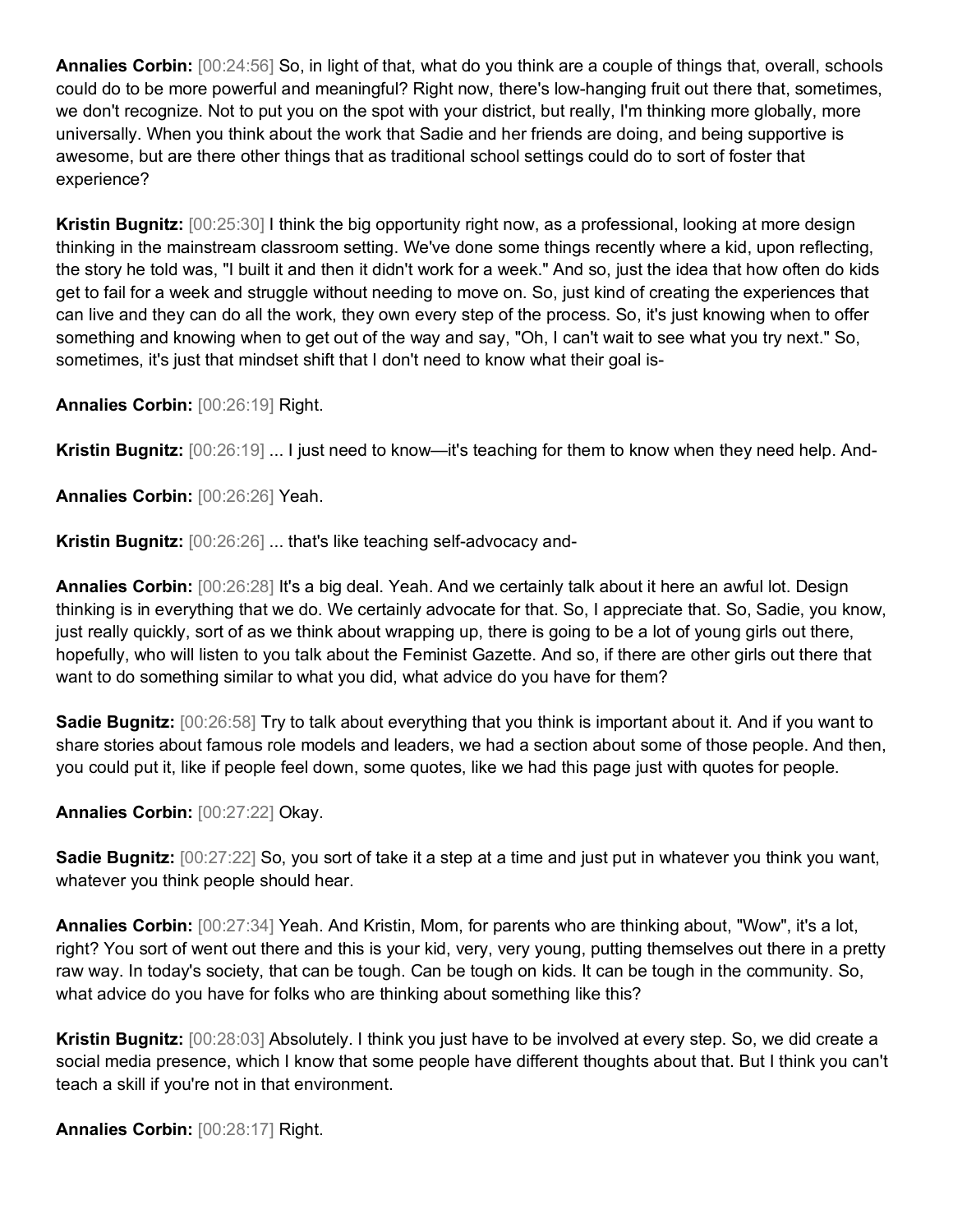**Kristin Bugnitz:** [00:28:17] And so, it's an account that is on my device.

**Annalies Corbin:** [00:28:22] Right.

**Kristin Bugnitz:** [00:28:23] And we work things out together and we choose who can see it. And as a parent who didn't grow up with this in my life, it can feel a little bit overwhelming. But just knowing like you have to be in this space to practice the skills.

**Annalies Corbin:** [00:28:38] Right.

**Kristin Bugnitz:** [00:28:38] And so, how can you safely be. And there are kids out there who are models and show this is how you post intentionally or this is how you share.

**Annalies Corbin:** [00:28:48] It's important. Absolutely. So, do you feel, Sadie, that adding a social media component to the Feminist Gazette will help you spread your message? And are you feeling like you're growing in your skills?

**Sadie Bugnitz:**  $[00:29:04]$  I think that it will make it probably easier for people to see it.

**Annalies Corbin:** [00:29:08] Yeah.

**Sadie Bugnitz:** [00:29:09] Because it's like we hand out some, but some people might not get it. We can post about it or we can post about, like if there's something that happens, we can talk about it. And since there are people who might think there should be change all over the world, we can't really talk to them face-to-face unless like we plan it or something, which is the hard stuff. Like people can see it because some people really like getting on their devices. It's also a good way to share so that you can also make sure that it's safe and you can just show everybody what you did and connect with people.

**Annalies Corbin:** [00:29:58] That is very, very true. And it's a scary, scary world out there in social media for parents. So, I applaud both of you, actually, for taking that on in that sort of very meaningful way. And I, for one, would very much like to be able to follow the Feminist Gazette on Instagram. So, hopefully, there is a way for people to find it and then, to ask to get to be part of the group. So, that's awesome. Congratulations on all your hard work. And I hope that maybe in a few months, we could get an update. I would love for you to come back on the show and tell us what happened with this next edition. So, would you please reach out to me and let me know?

**Sadie Bugnitz:** [00:30:38] Sure.

**Annalies Corbin:** [00:30:38] I would love to talk with you again. So, thank you for joining us today, Sadie and Kristin.

**Sadie Bugnitz:** [00:30:43] Thank you.

**Kristin Bugnitz:** [00:30:45] Thank you.

**Annalies Corbin:** [00:30:46] So, next up on our special on-the-road episode of Learning Unboxed, we have Sarah and John Rush, father and daughter duo here today to sort of really talk with us about the world of business and entrepreneurship in particular. So, I'm pretty darn excited, actually, about the conversation that they're bringing to our Girls Who Lead Summit. And actually, both of you are round table hosts, correct?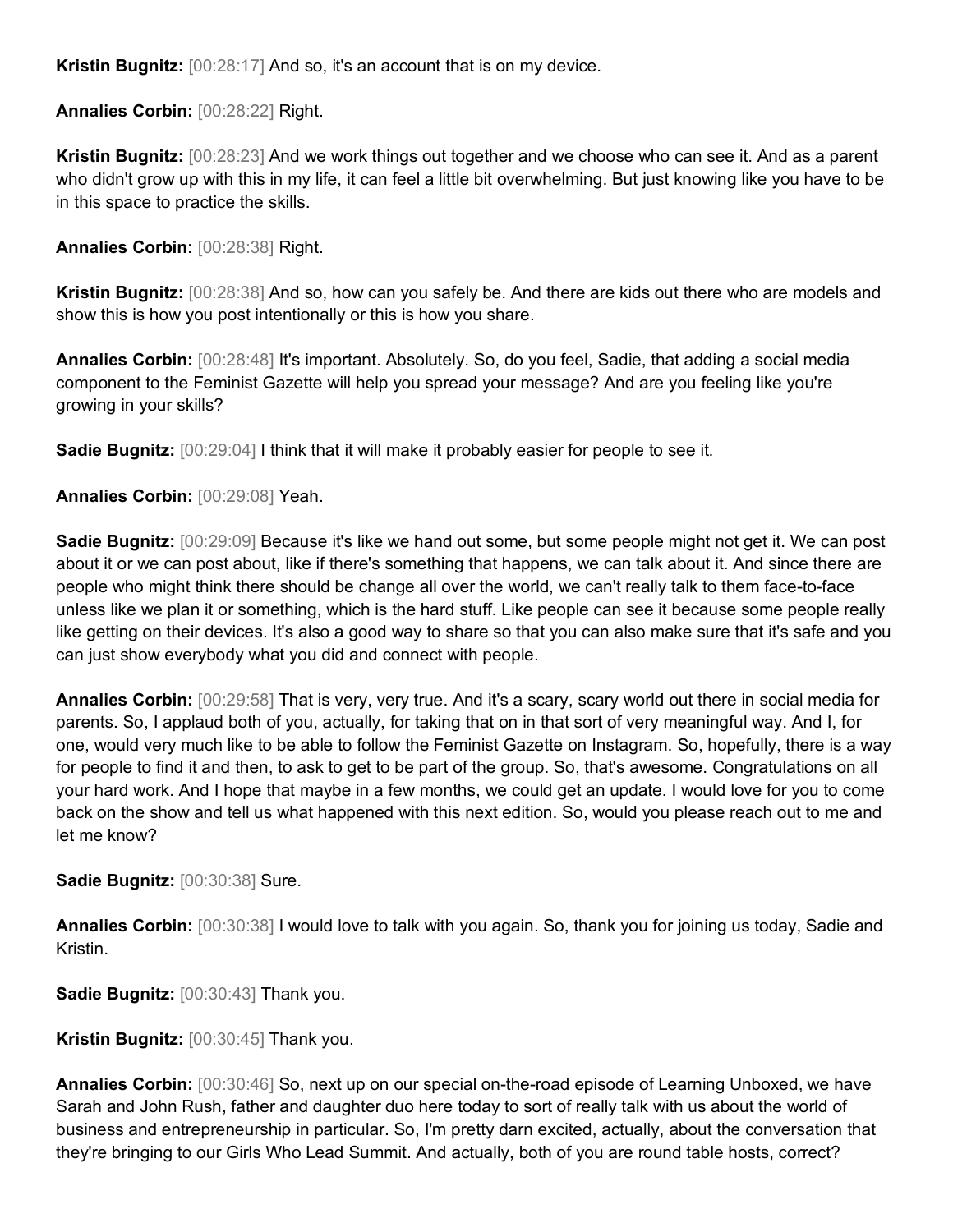**Sarah Rush:** [00:31:16] Yeah.

**John Rush:** [00:31:18] That's correct.

**Annalies Corbin:** [00:31:18] And so, that's pretty darn amazing. So, I want to start, Sarah, with you, actually. So, tell us a little bit about the table topic for today that you're hosting.

**Sarah Rush:** [00:31:29] Today, we talked about entrepreneurship. We had kind of one-to-one conversation with the people who came. It's kind of small, which was nice because we got to talk to them more. It was more detailed and more personal-

**Annalies Corbin:** [00:31:47] Yeah.

**Sarah Rush:** [00:31:48] ... I think. So-

**Annalies Corbin:** [00:31:48] Yeah. It's been a very nice, intimate setting-

**Sarah Rush:** [00:31:51] Yeah.

**Annalies Corbin:** [00:31:51] ... this entire event, actually. And so, Sarah, you are a high school student?

**Sarah Rush:** [00:31:55] Yes, I'm a junior.

**Annalies Corbin:** [00:31:57] But you're a home school student?

**Sarah Rush:** [00:32:00] Yes.

**Annalies Corbin:** [00:32:00] Yeah. So, a bit of a different sort of learning-

**Sarah Rush:** [00:32:07] Yeah.

**Annalies Corbin:** [00:32:07] ... opportunity than some, although there's an awful lot of kids out there that are home-schooled. So, how is it that as a junior in high school, you've come to be confident enough to be a table host at a round table about entrepreneurship? Tell us about that.

**Sarah Rush:** [00:32:28] Honestly, my dad. Yeah. So, like a couple weeks ago, he said, he texted me, he sent me all of this, and he said, "Hey, do you want to do it?" And I was like, "Sure." So, yeah. So, that was just kind of like, okay, I guess he kind of gives me the confidence.

**Annalies Corbin:** [00:32:46] Yeah. So, let's dig in a little bit, Dad. So, John, you own a business, you run an enterprise, so to speak. So, tell us a little bit about what it is that you do so that we can understand how that translates back down to Sarah-

**John Rush:** [00:33:01] Yeah.

**Annalies Corbin:** [00:33:01] ... showing up here today.

**John Rush:** [00:33:02] Yeah.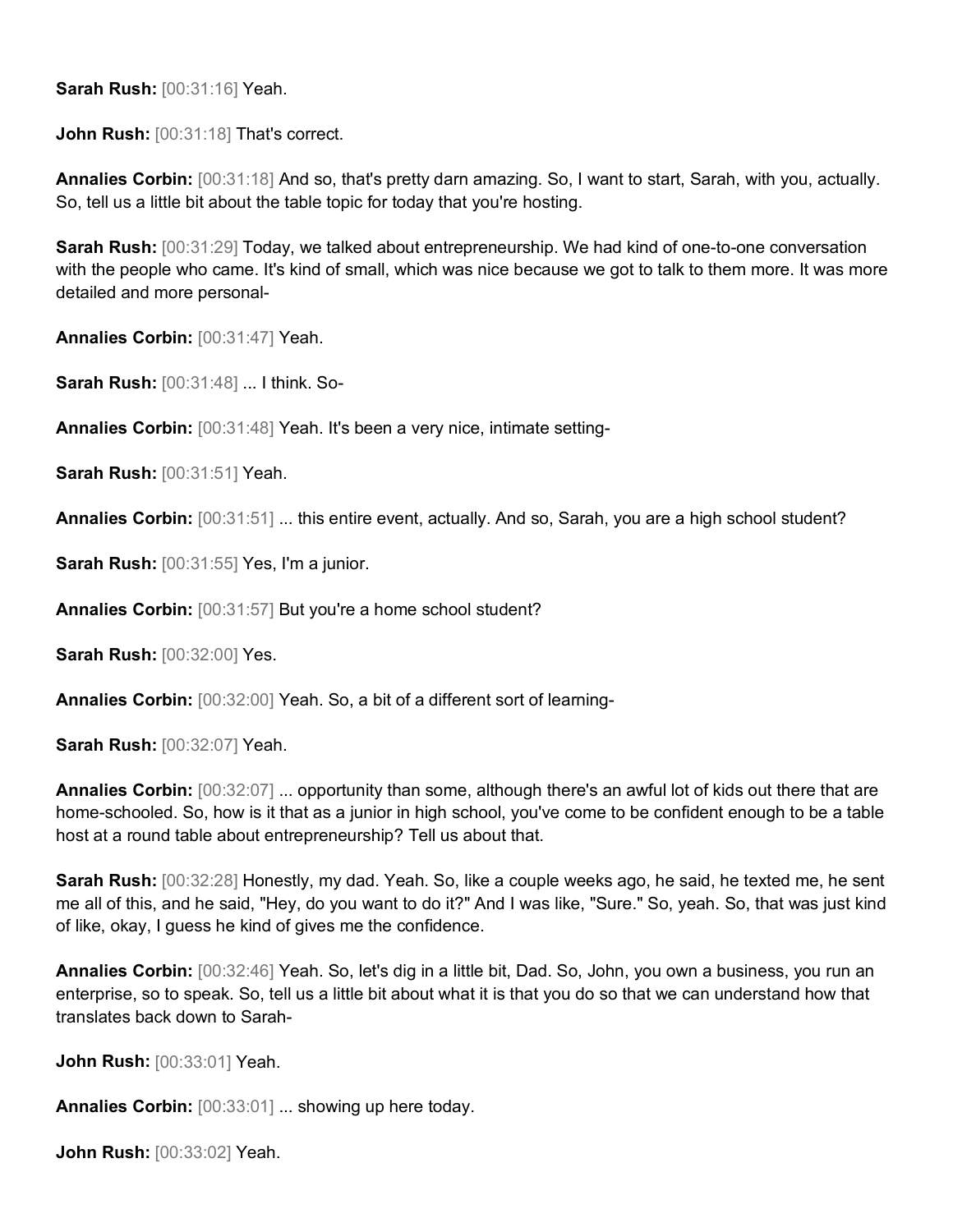**Sarah Rush:** [00:33:02] Yeah.

**John Rush:** [00:33:02] Thanks for having us. So, Clean Turn is a cleaning business, we revitalize residential and commercial spaces by providing professional cleaning services. Our vision is that by providing such services, we can change perceptions and shatter the myths that a person's past dictates their future.

## **Annalies Corbin:** [00:33:21] Right.

**John Rush:**  $[00:33:21]$  So, as Sarah said, she actually worded it that, "He gives me the confidence", that actually, the goal is to encourage Sarah, and the same thing at Clean Turn, all of our team members to recognize that they have within themselves to be all that they need to make this world a better place. And so, it's kind of encouraging the confidence that already exists within individuals to achieve great things. And so, yeah. So, that's what Clean Turn does. Her and I have talked, she wrote extensive notes on her little business called Hint of Urban and she showed it to me. And when she showed it to me, of course, I'm like, "Oh, wow, that's great."

**Annalies Corbin:** [00:34:03] So, Sara, tell us about, so you've watched Dad go down this path, and for all of our listeners, major, major kudos to Clean Turn, the full-disclosure past, we love them, because we've been partnered with them since we opened the doors of the innovation lab. And it's been wonderful and awesome because back to your point, the people, right?

**John Rush:** [00:34:25] Yeah.

**Annalies Corbin:** [00:34:26] So, that's been very powerful. Sarah, so you've created your own business.

**Sarah Rush:** [00:34:33] Yes.

**Annalies Corbin:** [00:34:33] So, tell us about that. What is it and how did you sort of come to that?

**Sarah Rush:** [00:34:39] So, it's the start of the year, I was just kind of like, I want to start something where I can use cleansing products that are 100 percent natural and biodegradable. So, the packaging is recyclable and then, the product itself is just natural and friendly to the economy. So, I talked to my dad about it and then, it was not until more or less this summer that I actually started to build the business more. But it's been nice because I'm trying—it's been nice like bouncing, manage, balancing, I guess, the business through sports and school. And it's been pretty easy. So-

**Annalies Corbin:** [00:35:21] Well, I would assume that you're able to use a lot of the work that you're doing to start a business as a mechanism for what you're learning in school. So, you're double dipping, hopefully.

**Sarah Rush:** [00:35:32] Yeah.

**Annalies Corbin:** [00:35:32] Right? Because I can see no reason not to. Only perfect, full disclosure here. That is awesome. So, at what point then? So, you had the idea to craft this. So, what's happening with it right now? Are you actually producing product? Are you still forming? What exactly is happening in this business?

**Sarah Rush:** [00:35:52] So, right now, I'm starting with, I'm selling lip balm.

**Annalies Corbin:** [00:35:55] Okay.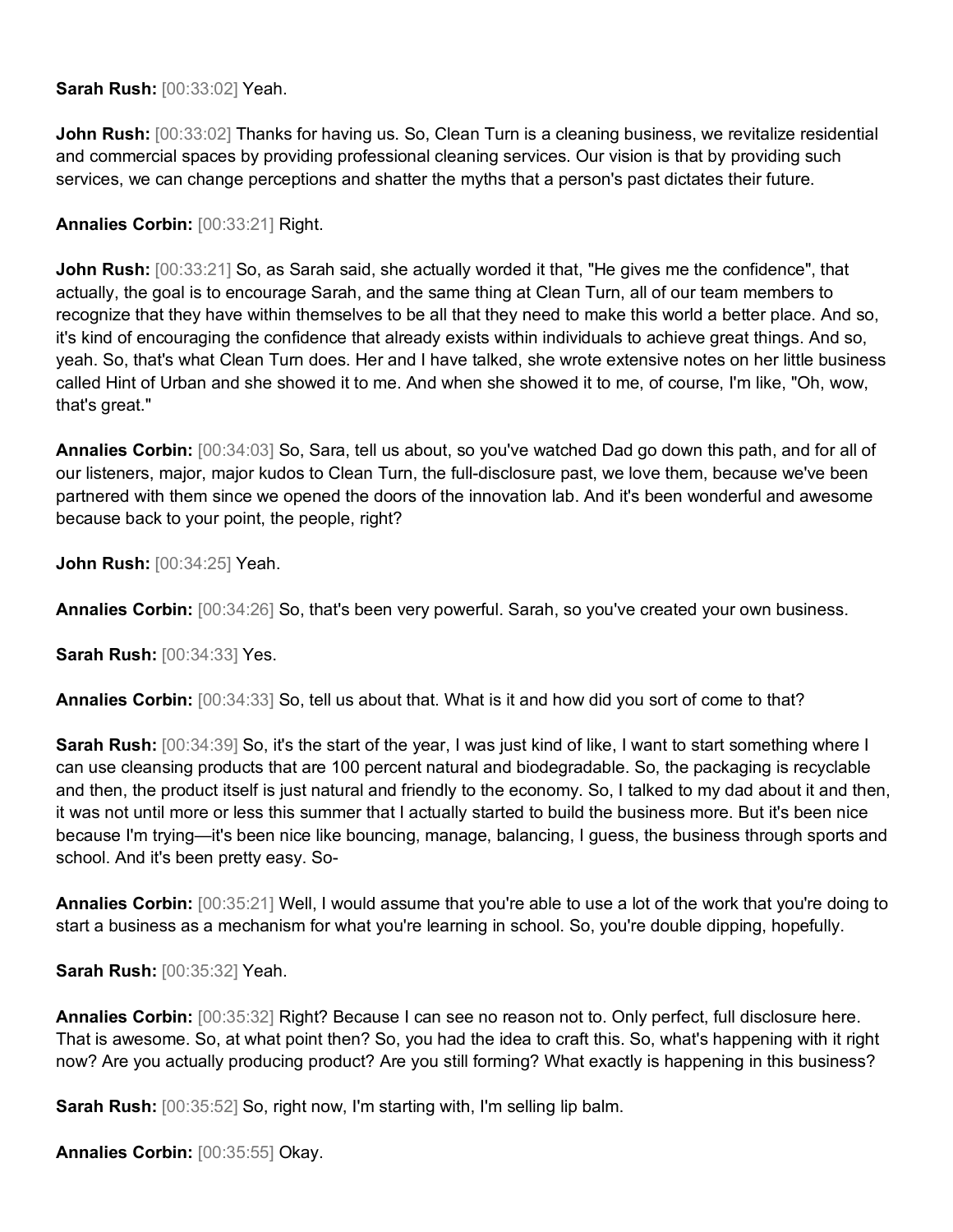**Sarah Rush:** [00:35:56] And I sell it in a biodegradable cardboard tube.

**Annalies Corbin:** [00:36:01] Okay.

**Sarah Rush:** [00:36:02] And the product I make at home just on my stove. And I'm selling through Etsy right now. So-

**Annalies Corbin:** [00:36:08] Okay. Yeah, excellent. Yeah. And tell everybody again what your company is called.

**Sarah Rush:** [00:36:13] Hint of Urban.

**Annalies Corbin:** [00:36:16] Hint of Urban.

**Sarah Rush:** [00:36:16] Yes.

**Annalies Corbin:** [00:36:16] I love that. Did you come up with it?

**Sarah Rush:** [00:36:17] Yes.

**Annalies Corbin:** [00:36:18] Well, that's pretty awesome. I think that would appeal to lots of folks. So, tell us a little bit about the process because to create a product that people use, in particular, right? Whether it's in our home cleaning or on our bodies, there's a lot of stuff you have to do to be able-

**Sarah Rush:** [00:36:37] Yes.

**Annalies Corbin:** [00:36:37] ... to actually sell products that impact people's lives, back to one of things your dad was saying earlier. So, how did you sort all that out?

**Sarah Rush:** [00:36:46] So, a lot of research on like seeing how to balance and just the proportions. And so, like into the oils that I'm using. But once you kind of get down to it, it's really not hard. And since it's all natural, you really only need a few ingredients.

**Annalies Corbin:** [00:37:05] Right.

Sarah Rush: [00:37:05] So, actually, with my lip balm that I have now, I only use coconut oil, shea butter, beeswax and then, essential oils. So, it's really simple, but just the balancing it on like to make it even was kind of more the, I guess, harder part, but it's really simple now.

**Annalies Corbin:** [00:37:27] It's really simple now.

**Sarah Rush:** [00:37:27] I got it down.

**Annalies Corbin:** [00:37:29] She's got it down. So, Dad, I mean, obviously, you're insanely proud of what your daughter is doing, I mean, no doubt whatsoever. But how do you, as a parent, then find the resources? Because I think that's going to be one of the questions that folks ask, right? So, you, yourself, very entrepreneurial. You started a business, but it's not necessarily the same when you're applying that to your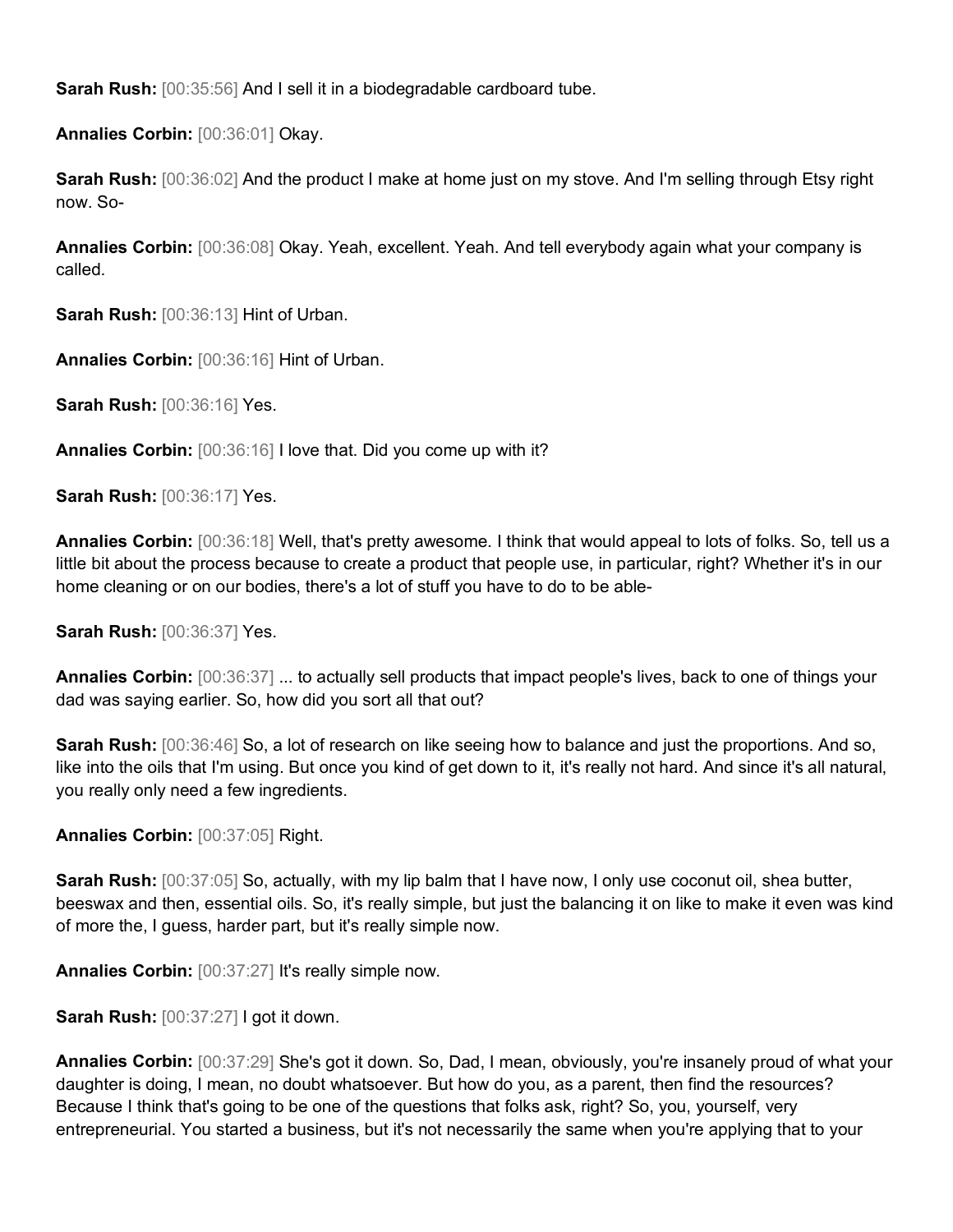child and recognizing the things that Sarah needs to be successful. So, how do you make sure she has all the component parts?

**John Rush:**  $[00:38:08]$  Yeah. It's a great question. And it's been a learning process for me as a parent. When she first introduced the idea to me, of course, the entrepreneur in me is like, "Great." And I'm thinking through the business plan.

**Annalies Corbin:** [00:38:21] Yeah.

**John Rush:** [00:38:21] And then, getting deep into the details and I'm getting super energetic. I'm, by nature, just superior energetic.

**Annalies Corbin:** [00:38:26] Yeah.

**John Rush:** [00:38:27] And so, I'm like, "Here's what we got to do next." And I'm getting very intense. And now, I'm like, "Okay, let's go meet some folks." And so, I started thinking about, within my network, other female leaders who are entrepreneurs. And so, one of the folks we met with is Claire with Aunt Flow, just a remarkable young lady. And when we left that meeting, Sarah was like, "Okay, time out, Dad." Yeah. Do you want to speak about that, Sarah?

**Annalies Corbin:** [00:38:54] Yeah, explain that. What was the timeout moment?

**Sarah Rush:** [00:38:58] It was a really great meeting, but I definitely came out a little bit like, "Whoa, I'm not wanting to do this for like—I wanted this to kind of be more on the side", so I can do also like my school and-

**Annalies Corbin:** [00:39:14] Yeah.

**Sarah Rush:** [00:39:14] ... focus in sports. So, coming out, it was definitely like making sure my dad knew that it was not a different perspective, like a different way of how I wanted to go about the business, for sure.

**Annalies Corbin:** [00:39:26] So, you wanted this to kind of, for right now, be a side gig and not-

**Sarah Rush:** [00:39:30] Yeah.

**Annalies Corbin:** [00:39:30] ... your full-time thing.

**Sarah Rush:** [00:39:31] Yeah, sure.

**Annalies Corbin:** [00:39:31] So that's a fun conversation with Dad over here who's like-

**Sarah Rush:** [00:39:35] Yeah.

**Annalies Corbin:** [00:39:35] ... Dan Hall, right?

**Sarah Rush:** [00:39:36] Yeah.

**John Rush:** [00:39:37] Yeah.

**Annalies Corbin:** [00:39:37] Yeah.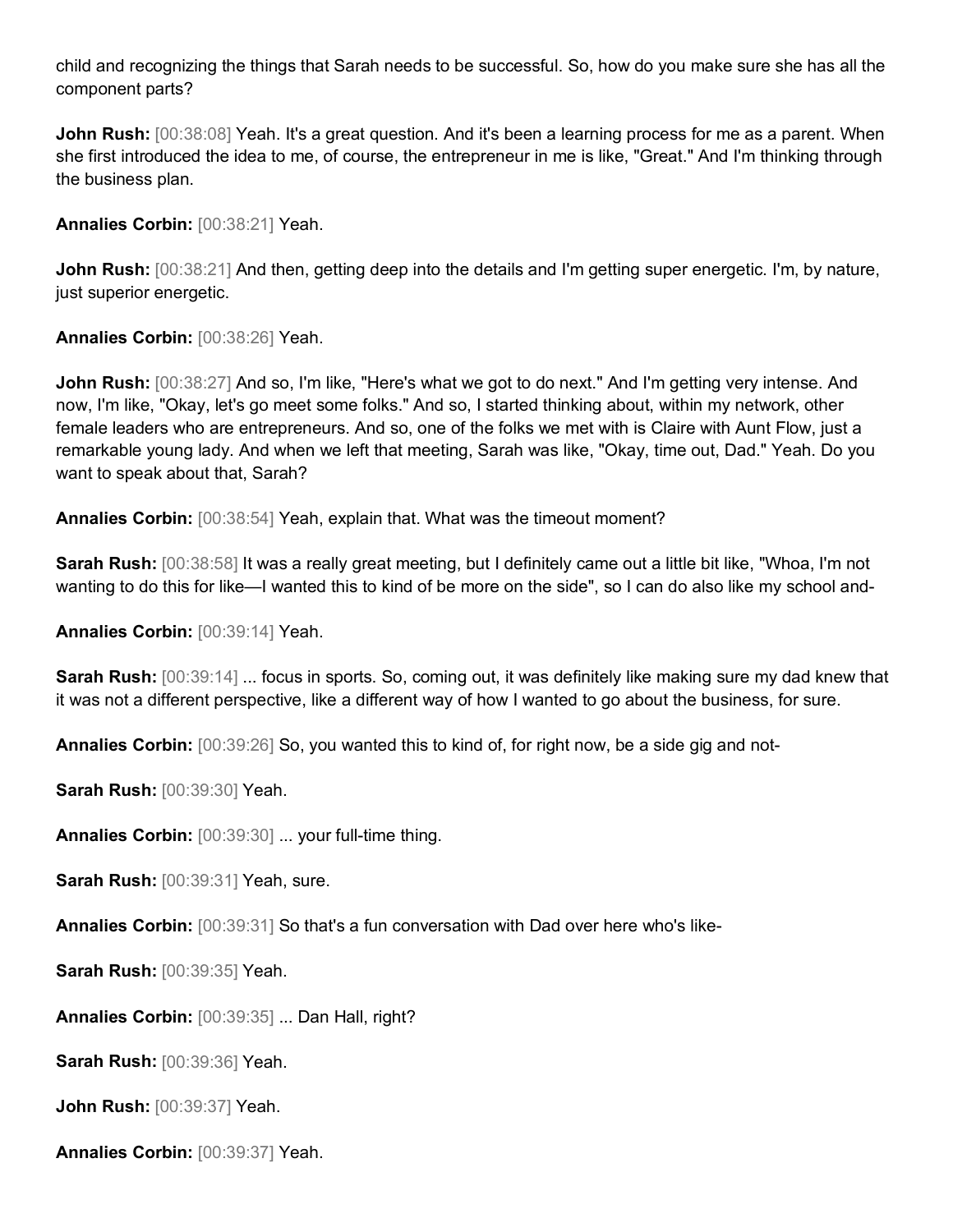**Sarah Rush:** [00:39:38] Yeah.

**John Rush:**  $[00:39:38]$  And it's extremely important as a parent to pivot-

**Annalies Corbin:** [00:39:41] Yeah.

**John Rush:**  $[00:39:41]$  ... in that regard. And it was easy to do once I understood the perspective from which she was coming and what she wanted to do. She wanted to balance school, her social life, her soccer with Franklin Heights, her swimming with Central Crossing, track and field, like there's just so many other things in life that she's exploring. And so, how do I, as a dad, support, within this pivot, her entrepreneurial aspirations, balancing that with the rest of life?

**John Rush:**  $[00:40:10]$  And so, it's more of a hobby business right now, which is cool. That's great. I can be supportive of that. But the way in which you do a hobby business and the way you do a business that becomes your livelihood are two different things. But both are great experiences and both are great ways to impact the world in a positive way. And so, it's important as a parent to kind of like just have that perspective so that you're not forcing something you want on your kid, but allowing your kid to pursue what they want. So-

**Annalies Corbin:** [00:40:38] Right. Right. And so, Sarah, when you're sitting at that table and these young women are coming up to you to have this conversation about entrepreneurship, what's the message? How do you help these young women?

**Sarah Rush:** [00:40:59] Honestly, I'm going to be honest, I was a little bit like not sure. But as they started coming up, it was kind of less, I guess, stressful, which is kind of like calm and I was just being honest with them and telling them what I do, just kind of laying it out there, like, "This is what I do. I do sports. I do school, but I also love this. And I have passion for this." And I feel like that kind of ended good, I don't know.

**Annalies Corbin:** [00:41:27] Well, what kind of questions did people ask you? What was it that they wanted to know?

**Sarah Rush:** [00:41:34] How I started, how I balance it with like everything else, was it hard.

**Annalies Corbin:** [00:41:43] Yeah.

**Sarah Rush:** [00:41:44] Yeah.

**John Rush:**  $[00:41:44]$  How do you sell it.

**Sarah Rush:** [00:41:45] Yeah, how do I sell it was one. Yeah, sure.

**Annalies Corbin:** [00:41:47] Yeah. Yeah. But platforms like Etsy and other things, they actually make it easier now for entrepreneurs, right?

**Sarah Rush:** [00:41:53] Yes.

**Annalies Corbin:** [00:41:54] In ways that it's never been before. So, yeah, that makes it nice when you have that kind of product to sell.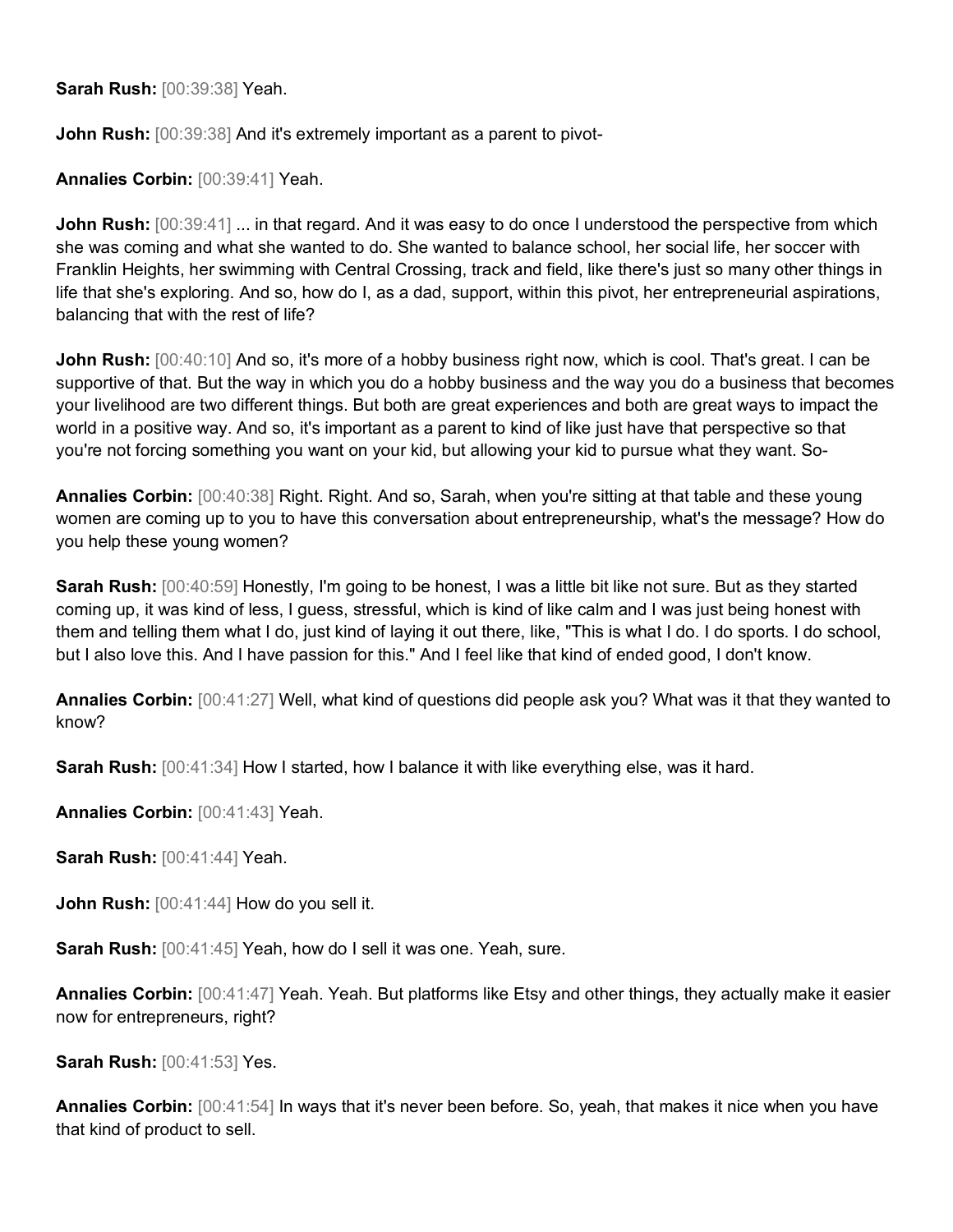**John Rush:** [00:42:01] Yeah.

**Annalies Corbin:** [00:42:01] So, John, what about for you? So, you were leading a table conversation sort of from the parents-

**John Rush:** [00:42:08] Right.

**Annalies Corbin:** [00:42:08] ... side of entrepreneurship. So, what kind of questions? What do people want to know from you?

**John Rush:** [00:42:14] Yeah. I actually had probably less questions than Sarah did, which was great. And so, I really just tried to kind of sneak in just the reminders to parent, like listen well, empathize well with your son or daughter and just listen, be intent about listening and then, support accordingly, right? Rather than trying to download your own experiences and aspirations and dreams of what you think would be best, like listen and coach accordingly. But keep the coaching head-on. And just yeah. So, I think that's important as a parent when we're supporting our kids to give them direction and support, but not be so, "This is how you need to do it."

**Annalies Corbin:** [00:42:57] Don't get too carried away.

**John Rush:** [00:42:58] Yeah.

**Annalies Corbin:** [00:42:59] Yeah. Yeah.

**John Rush:**  $[00:42:59]$  And I think another big piece, the thing that I'm most proud of with Sarah is her aspiration to want to do what she's doing in a way that impacts her community and the world in a positive way. I mean, that's what I've tried to model as a parent. And so, when she was telling me about, like when you were doing the crochet when you were 10 and she was making these little coasters and she was wanting to sell them to support individuals that are impacted by human trafficking, like, at the end of the day, it's great. And everywhere I go when I'm talking to CEOs and I want to do the same thing, like-

**Annalies Corbin:** [00:43:35] Right.

**John Rush:**  $[00:43:35]$  ... "How do you make your business impact the world, a better place?".

**Annalies Corbin:** [00:43:37] Right. Right.

**John Rush:** [00:43:37] To have your daughter come to you and say, "Here's how I want to do this to impact the world, a better place", I'm like, "Oh, wow."

**Annalies Corbin:** [00:43:42] Yeah.

**John Rush:** [00:43:42] This is really cool.

**Annalies Corbin:** [00:43:43] That is and that's a pretty amazing moment. So, wow, I'm kind of wowed by that, too. I had no idea how to start a business million years ago and never even had the opportunity to explore such ideas. So, I think that is pretty amazing. So, Sarah, what is your one piece of advice for young women here who are looking to do something new, whether it's to start a business or something else? Man, I've had some pretty amazing interviews today with folks talking about how hard it is to find people out there to be mentors, to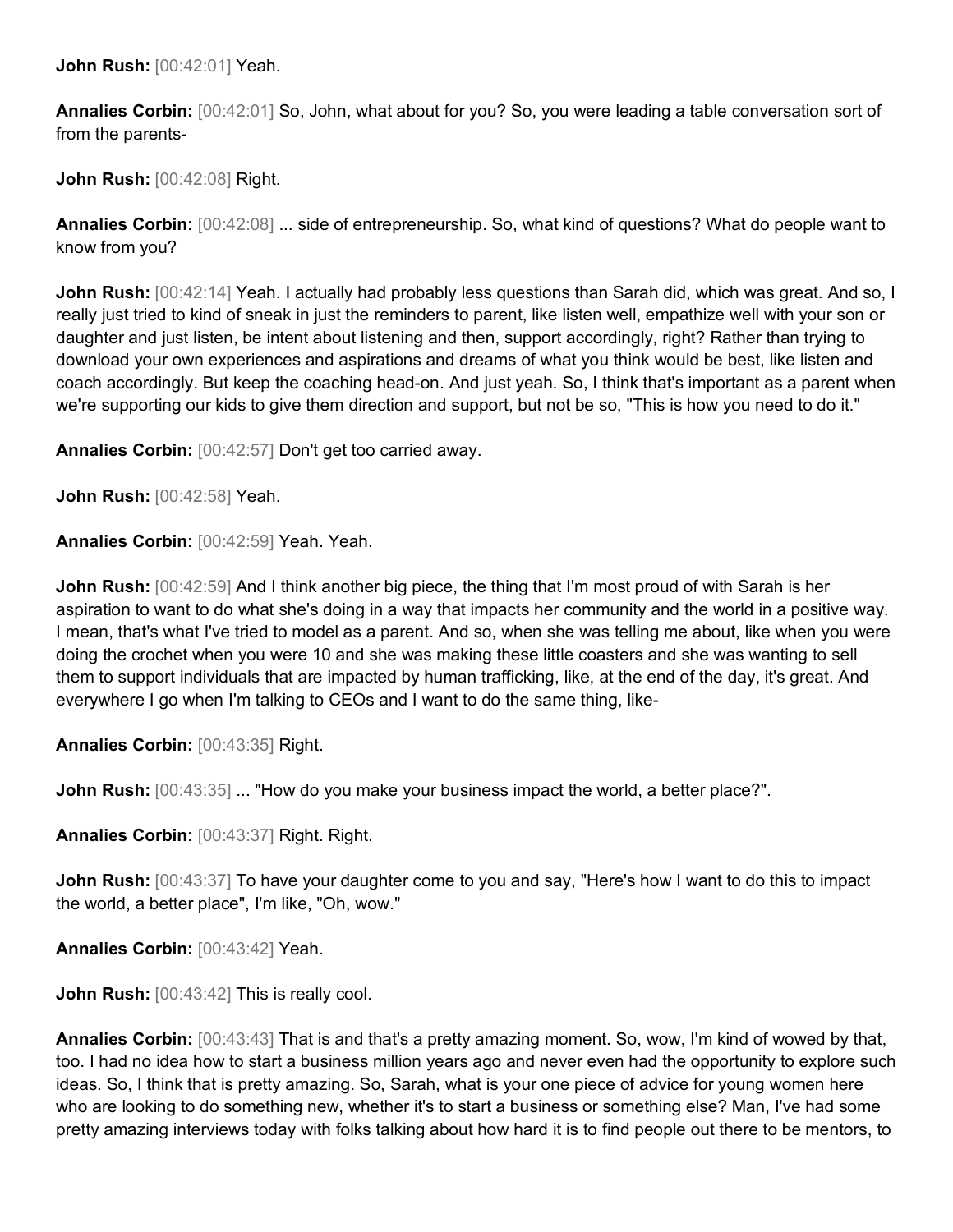sort of help you along the way, and how difficult it is to sort of dig through the stuff of life. What's your advice to those folks?

**Sarah Rush:** [00:44:33] Don't overthink it and don't compare yourselves to other people. Just stay focused on what you're doing and what do you want to do, like are you passionate about it? Stay competent in it. And don't compare yourselves, like, "Okay, well, they're doing this", like you don't have to do that same exact thing, like what makes you different from everybody else. And just kind of stay within that and don't stress out about it.

**Annalies Corbin:** [00:45:01] Yeah. Don't stress out about it.

**Sarah Rush:**  $[00:45:03]$  Yes, be you and be confident inside that.

**Annalies Corbin:** [00:45:04] Yeah, absolutely. That's wonderful advice. So, John, any sort of last lobs at parents who have a kid who wants to explore these sorts of crazy notions on some level, right? Because until you really dig in, you don't really know what's going to happen with it. But sometimes, that's a scary thing to do. Especially being brave enough to say, "Hey, we can't even take on all of our child's learning", that's not a small thing to do-

**John Rush:** [00:45:36] Yeah.

**Annalies Corbin:** [00:45:36] ... by any stretch of the imagination. So, what are your words of wisdom to parents sort of in that space?

**John Rush:**  $[00:45:43]$  Yeah, I think recognizing that your role as a parent is within the context of communities. So, whether you're home school or private school or charter school or public school, it takes a community effort to raise our children. And so, stay engaged with your community in creative ways and don't take the burden of educating your kids all alone. But at the same time, don't neglect your responsibility as a parent to pour into your child and deleverage the resources in your community according to your child. And so, that parent-child engagement is extremely important. Don't think that the community alone is responsible. It needs to be juxtaposed to the reality that you can't do it alone as a parent either, you need the community. And so, that's, I think, where I would land as a last piece of small advice.

**Annalies Corbin:** [00:46:34] That's pretty powerful advice. I think very good advice, too. What do you think about that, Sarah? Yeah.

**Sarah Rush:** [00:46:39] Yes. Sure.

**Annalies Corbin:** [00:46:40] Yeah. Thank you both very much-

**John Rush:** [00:46:42] Yeah.

**Annalies Corbin:** [00:46:42] ... for being with us.

**John Rush:** [00:46:43] Thank you.

**Sarah Rush:** [00:46:43] Thank you.

**Annalies Corbin:** [00:46:43] Appreciate it.